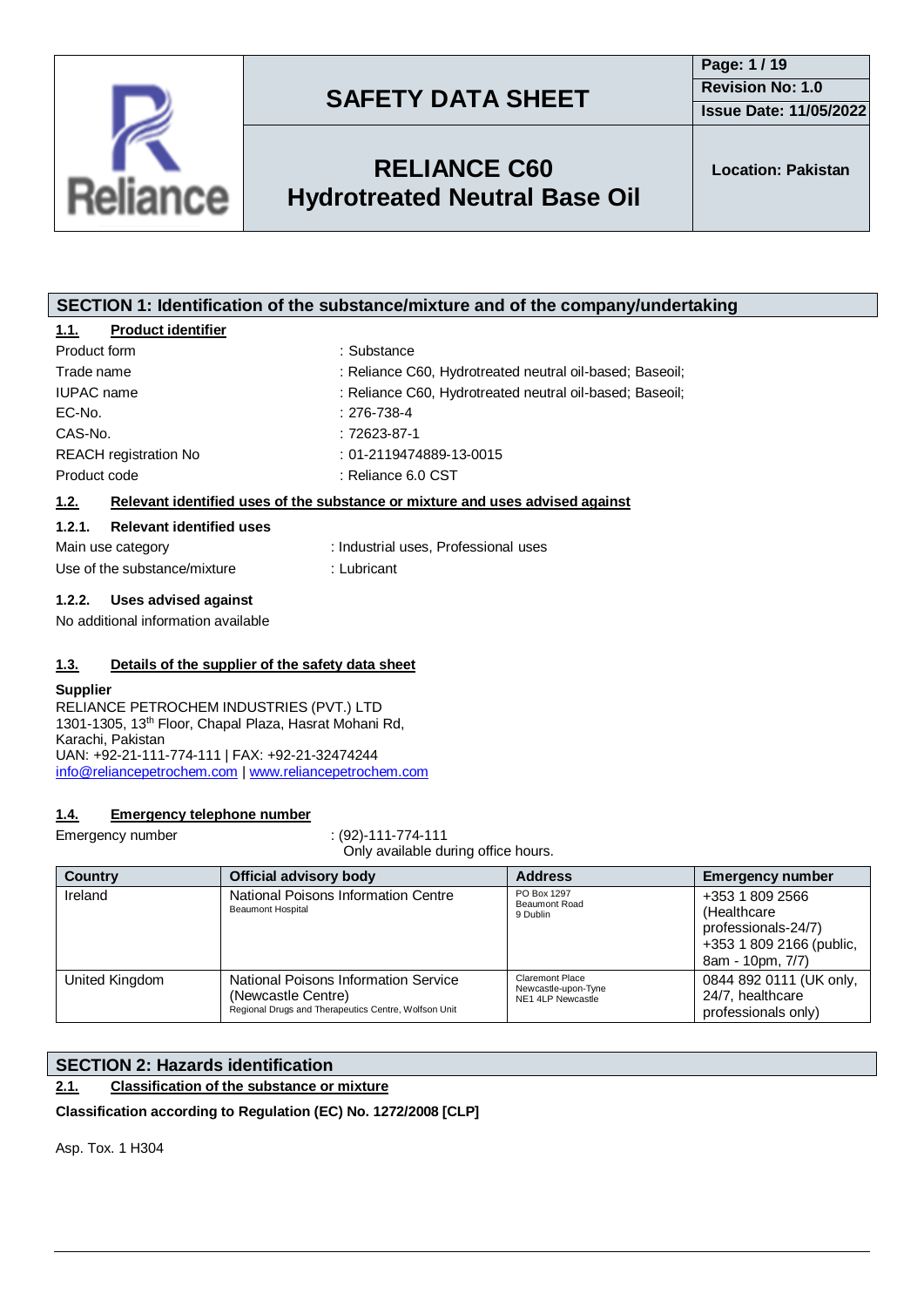

## **RELIANCE C60 Hydrotreated Neutral Base Oil**

**Location: Pakistan**

### **2.2. Label elements**

**Labelling according to Regulation (EC) No. 1272/2008 [CLP]**

Hazard pictograms (CLP) :



Signal word<br>
Hazard statements (CLP) (CLP) : H304 - I

Hazard statements (CLP) : H304 - May be fatal if swallowed and enters airways.<br>Precautionary statements (CLP) : P301+P310 - IF SWALLOWED: Immediately call a P : P301+P310 - IF SWALLOWED: Immediately call a POISON CENTER, a doctor. P331 - Do NOT induce vomiting.

### **2.3. Other hazards**

Other hazards **in the product of PET and vPvB** assessment. The product does not meet the PBT and vPvB classification criteria.

| <b>Component</b>                                                               |                                                                                           |
|--------------------------------------------------------------------------------|-------------------------------------------------------------------------------------------|
| Lubricating oils (petroleum), C60,<br>hydrotreated neutral oil-based; Baseoil- | This substance/mixture does not meet the PBT criteria of REACH regulation,<br>annex XIII  |
| unspecified (72623-87-1)                                                       | This substance/mixture does not meet the vPvB criteria of REACH regulation,<br>annex XIII |

The mixture does not contain substance(s) included in the list established in accordance with Article 59(1) of REACH for having endocrine disrupting properties, or is not identified as having endocrine disrupting properties in accordance with the criteria set out in Commission Delegated Regulation (EU) 2017/2100 or Commission Regulation (EU) 2018/605

| <b>SECTION 3: Composition/information on ingredients</b> |                   |                                                                                                                                                                                                                                                                                                                                                                                                                                                                                                                                                 |  |
|----------------------------------------------------------|-------------------|-------------------------------------------------------------------------------------------------------------------------------------------------------------------------------------------------------------------------------------------------------------------------------------------------------------------------------------------------------------------------------------------------------------------------------------------------------------------------------------------------------------------------------------------------|--|
| 3.1.                                                     | <b>Substances</b> |                                                                                                                                                                                                                                                                                                                                                                                                                                                                                                                                                 |  |
| Comments                                                 |                   | : Note L: The harmonised classification as a carcinogen applies unless it can be<br>shown that the substance contains less than 3 % of dimethyl sulphoxide extract as<br>measured by IP 346 ("Determination of polycyclic aromatics in unused lubricating<br>base oils and asphaltene free petroleum fractions - Dimethyl sulphoxide extraction<br>refractive index method" Institute of Petroleum, London), in which case a<br>classification in accordance with Title II of this Regulation shall be performed also for<br>that hazard class. |  |
|                                                          | Substance name    | : Lubricating oils (petroleum), C60, hydrotreated neutral oil-based; Baseoil—<br>unspecified                                                                                                                                                                                                                                                                                                                                                                                                                                                    |  |
| CAS-No.                                                  |                   | $: 72623 - 87 - 1$                                                                                                                                                                                                                                                                                                                                                                                                                                                                                                                              |  |
| EC-No.                                                   |                   | $: 276 - 738 - 4$                                                                                                                                                                                                                                                                                                                                                                                                                                                                                                                               |  |

| Substance name                                                                             | <b>Product identifier</b>                                                                                 | $\frac{0}{0}$ | <b>Classification according</b><br>to Regulation (EC) No.<br>1272/2008 [CLP] |
|--------------------------------------------------------------------------------------------|-----------------------------------------------------------------------------------------------------------|---------------|------------------------------------------------------------------------------|
| Lubricating oils (petroleum), C60, hydrotreated neutral oil-<br>based; Baseoil-unspecified | (CAS-No.) 72623-87-1<br>(EC-No.) 276-738-4<br>(EC Index) 649-483-00-5<br>(REACH-no) 01-2119474889-13-0015 | 100           | Asp. Tox. 1, H304                                                            |

Full text of H- and EUH-statements: see section 16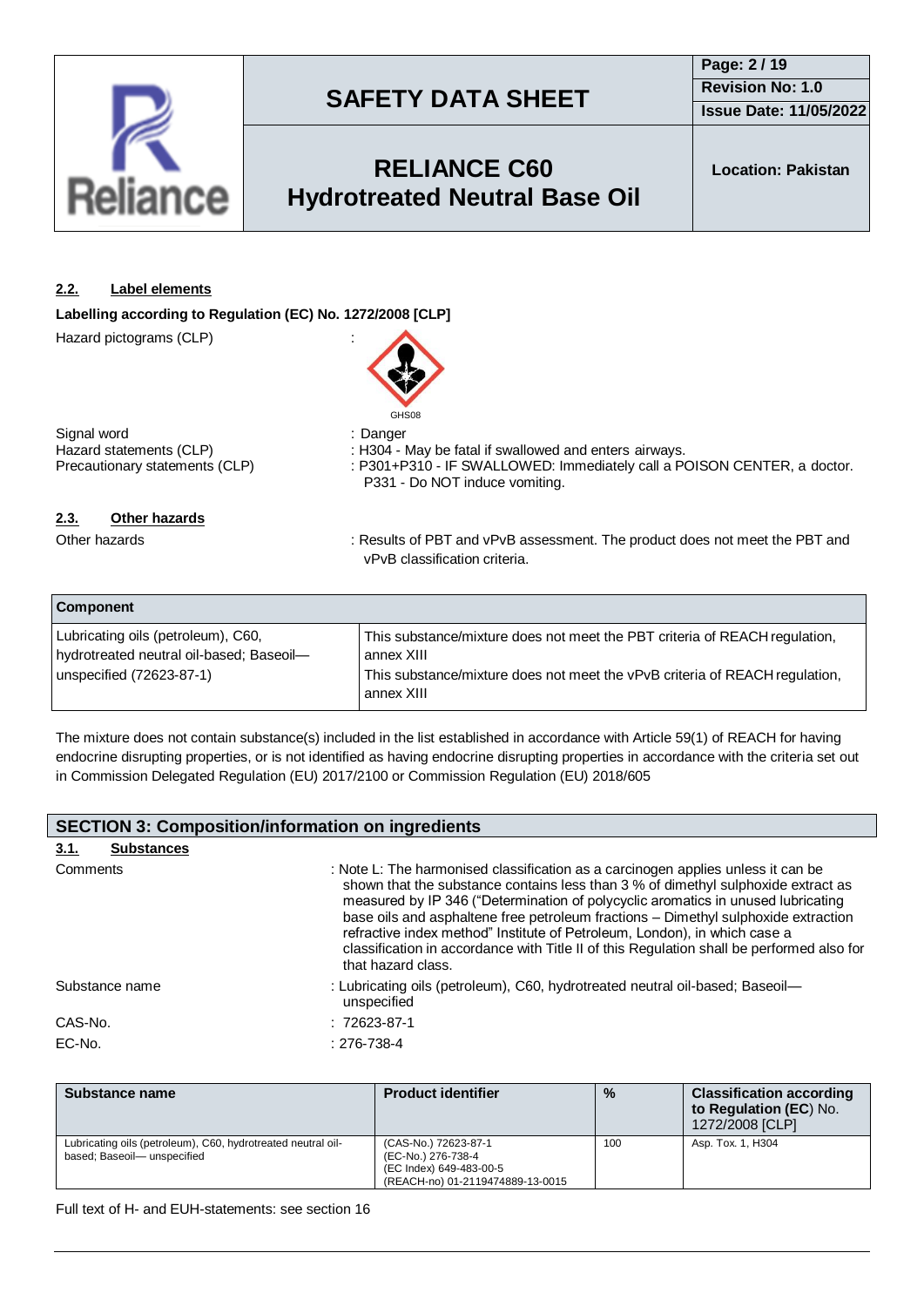

**Issue Date: 11/05/2022**

# **RELIANCE C60 Hydrotreated Neutral Base Oil**

### **3.2. Mixtures**

Not applicable

| <b>SECTION 4: First aid measures</b>      |                                                                                                                                                                                                                                                                                                                                        |  |
|-------------------------------------------|----------------------------------------------------------------------------------------------------------------------------------------------------------------------------------------------------------------------------------------------------------------------------------------------------------------------------------------|--|
| Description of first aid measures<br>4.1. |                                                                                                                                                                                                                                                                                                                                        |  |
| Additional advice                         | : First aider: Pay attention to self-protection!. Concerning personal protective<br>equipment to use, see section 8. Never give anything by mouth to an unconscious<br>person. In case of doubt or persistent symptoms, consult always a physician. Show<br>this safety data sheet to the doctor in attendance. Treat symptomatically. |  |
| Inhalation                                | : Remove casualty to fresh air and keep warm and at rest. In case of doubt or<br>persistent symptoms, consult always a physician.                                                                                                                                                                                                      |  |
| Skin contact                              | : Remove contaminated clothing and shoes. Gently wash with plenty of soap and<br>water. In case of doubt or persistent symptoms, consult always a physician.                                                                                                                                                                           |  |
| Eyes contact                              | : Rinse immediately carefully and thoroughly with eye-bath or water. Remove contact<br>lenses, if present and easy to do. Continue rinsing. In case of doubt or persistent<br>symptoms, consult always a physician.                                                                                                                    |  |
| Ingestion                                 | : Rinse mouth thoroughly with water. Do NOT induce vomiting. Get immediate<br>medical advice/attention.                                                                                                                                                                                                                                |  |
| 4.2.                                      | Most important symptoms and effects, both acute and delayed                                                                                                                                                                                                                                                                            |  |
| Inhalation                                | : Inhalation is unlikely except at elevated temperature and/or pressure. The following<br>symptoms may occur: Irritating to the respiratory system, may cause throat pain and<br>cough.                                                                                                                                                |  |
| Skin contact                              | : The following symptoms may occur: Prolonged or repeated contact may cause skin<br>to become dry. Prolonged or repeated contact with the skin may cause dermatitis.                                                                                                                                                                   |  |
| Eyes contact                              | : The following symptoms may occur: May cause slight irritation.                                                                                                                                                                                                                                                                       |  |
| Ingestion                                 | : May be fatal if swallowed and enters airways. The following symptoms may occur:<br>Pulmonary oedema. Nausea. Diarrhoea.                                                                                                                                                                                                              |  |

### **4.3. Indication of any immediate medical attention and special treatment needed**

No additional information available

| <b>SECTION 5: Firefighting measures</b>                       |                                                                                                                                                                                       |  |
|---------------------------------------------------------------|---------------------------------------------------------------------------------------------------------------------------------------------------------------------------------------|--|
| <b>Extinguishing media</b><br>5.1.                            |                                                                                                                                                                                       |  |
| Suitable extinguishing media                                  | : carbon dioxide (CO2), powder, alcohol-resistant foam, water spray.                                                                                                                  |  |
| Unsuitable extinguishing media                                | : Strong water jet.                                                                                                                                                                   |  |
| Special hazards arising from the substance or mixture<br>5.2. |                                                                                                                                                                                       |  |
| Specific hazards                                              | : Not flammable. Heating will cause a rise in pressure with a risk of bursting.                                                                                                       |  |
| Hazardous decomposition products in<br>case of fire           | : Carbon oxides (CO, CO2). inorganic compounds. Organic compounds. Nitrogen<br>oxides (NOx).                                                                                          |  |
| <b>Advice for firefighters</b><br>5.3.                        |                                                                                                                                                                                       |  |
| Firefighting instructions                                     | : Evacuate area. Use water spray or fog for cooling exposed containers. Contain the<br>extinguishing fluids by bunding. Prevent fire fighting water from entering the<br>environment. |  |
| Protection during firefighting                                | : Do not attempt to take action without suitable protective equipment. Self-contained<br>breathing apparatus.                                                                         |  |
| Other information                                             | : Do not allow run-off from fire-fighting to enter drains or water courses. Dispose of<br>waste in accordance with environmental legislation.                                         |  |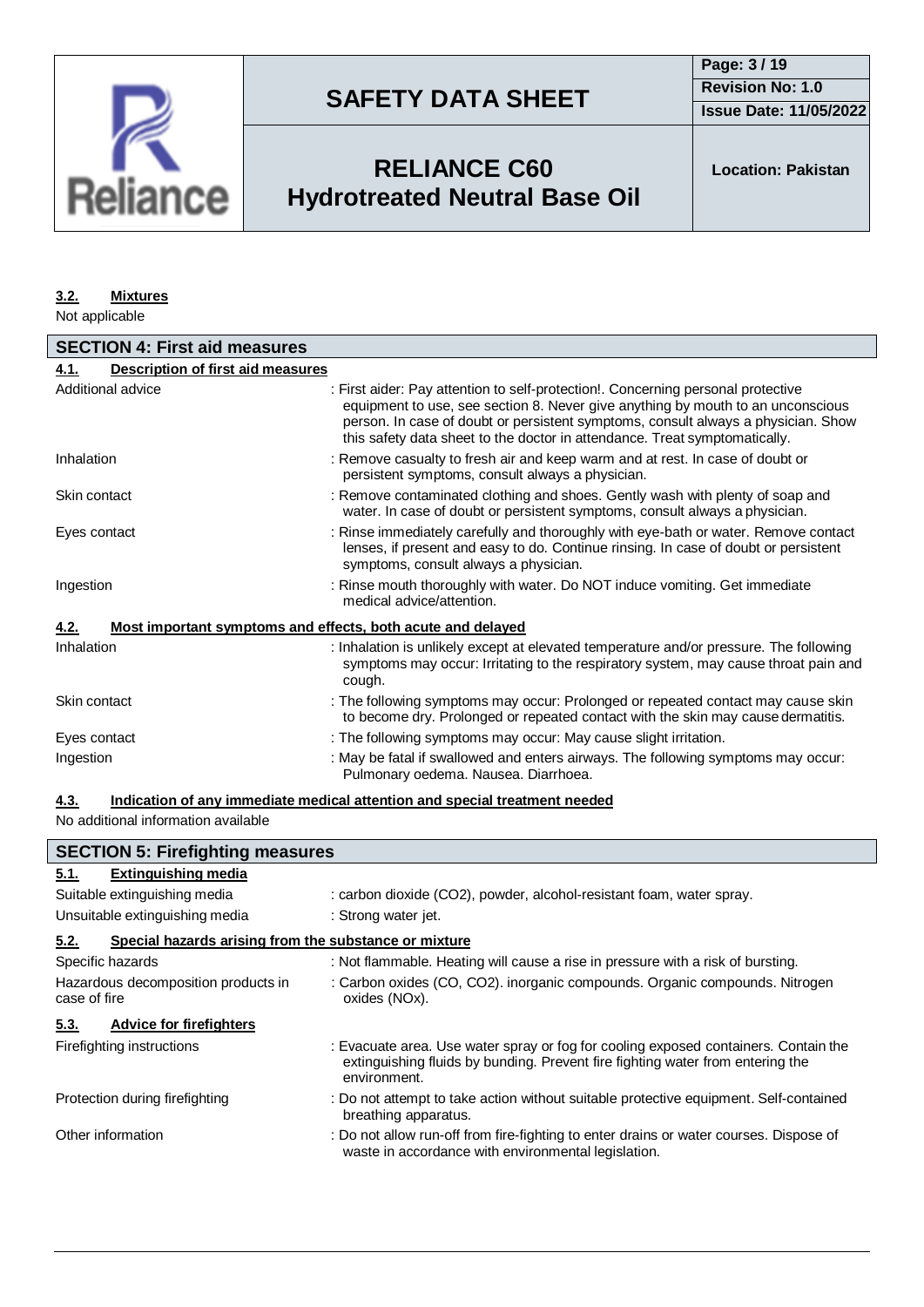

**Issue Date: 11/05/2022**

# **RELIANCE C60 Hydrotreated Neutral Base Oil**

**Location: Pakistan**

|             | <b>SECTION 6: Accidental release measures</b>                       |                                                                                                                                                                                                                                                                                                                                                                                                                                                                             |  |  |
|-------------|---------------------------------------------------------------------|-----------------------------------------------------------------------------------------------------------------------------------------------------------------------------------------------------------------------------------------------------------------------------------------------------------------------------------------------------------------------------------------------------------------------------------------------------------------------------|--|--|
| <u>6.1.</u> | Personal precautions, protective equipment and emergency procedures |                                                                                                                                                                                                                                                                                                                                                                                                                                                                             |  |  |
| 6.1.1.      | For non-emergency personnel                                         |                                                                                                                                                                                                                                                                                                                                                                                                                                                                             |  |  |
|             | For non-emergency personnel                                         | : Evacuate unnecessary personnel. Keep upwind. Provide adequate ventilation. Wear<br>recommended personal protective equipment. Concerning personal protective<br>equipment to use, see section 8. Do not breathe vapours. Avoid contact with skin,<br>eyes and clothing.                                                                                                                                                                                                   |  |  |
| 6.1.2.      | For emergency responders                                            |                                                                                                                                                                                                                                                                                                                                                                                                                                                                             |  |  |
|             | For emergency responders                                            | : Ensure procedures and training for emergency decontamination and disposal are in<br>place. Concerning personal protective equipment to use, see section 8.                                                                                                                                                                                                                                                                                                                |  |  |
| 6.2.        | <b>Environmental precautions</b>                                    |                                                                                                                                                                                                                                                                                                                                                                                                                                                                             |  |  |
|             |                                                                     | Do not allow to enter into surface water or drains. Notify authorities if product enters sewers or public waters.                                                                                                                                                                                                                                                                                                                                                           |  |  |
| 6.3.        | Methods and material for containment and cleaning up                |                                                                                                                                                                                                                                                                                                                                                                                                                                                                             |  |  |
|             | Methods for cleaning up                                             | : Stop leak if safe to do so. Dam up the liquid spill. Small quantities of liquid spill: take<br>up in non-combustible absorbent material and shovel into container for disposal.<br>Recover large spills by pumping (use an explosion proof or hand pump). Place in a<br>suitable container for disposal in accordance with the waste regulations (see Section<br>13). This material and its container must be disposed of in a safe way, and as per<br>local legislation. |  |  |
| 6.4.        | Reference to other sections                                         | Concerning personal protective equipment to use, see section 8. Concerning disposal elimination after cleaning, see section 13.                                                                                                                                                                                                                                                                                                                                             |  |  |

### **7.1. Precautions for safe handling** Precautions for safe handling : Provide adequate ventilation. Use personal protective equipment as required. Concerning personal protective equipment to use, see section 8. Do not breathe vapours. Avoid contact with skin, eyes and clothing. Take any precaution to avoid mixing with Incompatible materials, Refer to Section 10 on Incompatible Materials. Ensure proper process control to avoid excess waste discharge (temperature, concentration, pH, time). Avoid release to the environment. Hygiene measures **industrial hygiene.** Wash hands and other exposed areas with mild soap and water before eating, drinking or smoking and when leaving work. Do not eat, drink or smoke when using this product. Keep away from food, drink and animal feedingstuffs. Remove contaminated clothes. Separate working clothes from town clothes. Launder separately. Wash contaminated clothing before reuse. **7.2. Conditions for safe storage, including any incompatibilities** Storage conditions : Store in a dry, cool and well-ventilated place. Keep away from heat. Do not store near or with any of the incompatible materials listed in section 10. Bund storage facilities to prevent soil and water pollution in the event of spillage. Packaging materials **Exercise 1** : Keep only in the original container. **7.3. Specific end use(s)** No data available. **SECTION 7: Handling and storage**

## **SECTION 8: Exposure controls/personal protection**

## **8.1. Control parameters**

| Lubricating oils (petroleum), C60, hydrotreated neutral oil-based; Baseoil— unspecified (72623-87-1) |  |  |
|------------------------------------------------------------------------------------------------------|--|--|
| DNEL/DMEL (workers)                                                                                  |  |  |
| Long-term - systemic effects, dermal<br>0,97 mg/kg bodyweight/day                                    |  |  |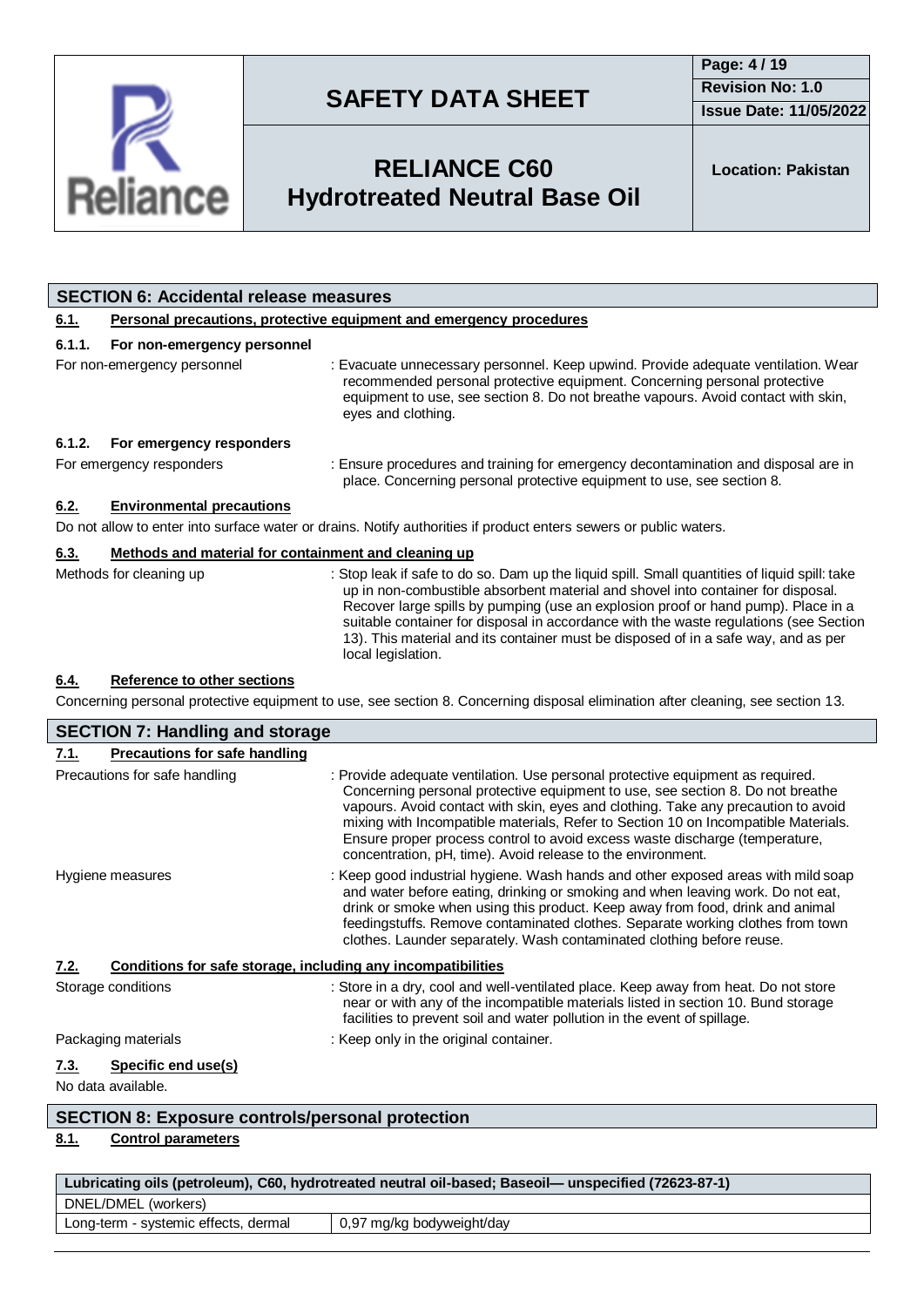

**Page: 5 / 19 Revision No: 1.0**

**Issue Date: 11/05/2022**



# **RELIANCE C60 Hydrotreated Neutral Base Oil**

**Location: Pakistan**

|                                          | Lubricating oils (petroleum), C60, hydrotreated neutral oil-based; Baseoil— unspecified (72623-87-1)                                                                                                                                                                                                                                                                                                                             |
|------------------------------------------|----------------------------------------------------------------------------------------------------------------------------------------------------------------------------------------------------------------------------------------------------------------------------------------------------------------------------------------------------------------------------------------------------------------------------------|
| Long-term - systemic effects, inhalation | $2,73$ mg/m <sup>3</sup>                                                                                                                                                                                                                                                                                                                                                                                                         |
| Long-term - local effects, inhalation    | 5,58 mg/m <sup>3</sup>                                                                                                                                                                                                                                                                                                                                                                                                           |
| PNEC (water)                             |                                                                                                                                                                                                                                                                                                                                                                                                                                  |
| PNEC aqua (freshwater)                   | study technically not feasible                                                                                                                                                                                                                                                                                                                                                                                                   |
| PNEC aqua (marine water)                 | study technically not feasible                                                                                                                                                                                                                                                                                                                                                                                                   |
| PNEC (sediment)                          |                                                                                                                                                                                                                                                                                                                                                                                                                                  |
| PNEC sediment (freshwater)               | study technically not feasible                                                                                                                                                                                                                                                                                                                                                                                                   |
| PNEC sediment (marine water)             | study technically not feasible                                                                                                                                                                                                                                                                                                                                                                                                   |
| PNEC (soil)                              |                                                                                                                                                                                                                                                                                                                                                                                                                                  |
| PNEC soil                                | study technically not feasible                                                                                                                                                                                                                                                                                                                                                                                                   |
| PNEC (STP)                               |                                                                                                                                                                                                                                                                                                                                                                                                                                  |
| PNEC sewage treatment plant              | study technically not feasible                                                                                                                                                                                                                                                                                                                                                                                                   |
| Additional information                   | : Recommended monitoring procedures :. Personal air monitoring. Room air<br>monitoring                                                                                                                                                                                                                                                                                                                                           |
| 8.2.<br><b>Exposure controls</b>         |                                                                                                                                                                                                                                                                                                                                                                                                                                  |
| Engineering measure(s)                   | : Provide adequate ventilation. Organisational measures to prevent /limit releases,<br>dispersion and exposure. See Section 7 for information on safe handling.                                                                                                                                                                                                                                                                  |
| Personal protective equipment            | : The type of protective equipment must be selected according to the concentration<br>and amount of the dangerous substance at the specific workplace.                                                                                                                                                                                                                                                                           |
| Hand protection                          | : Wear chemically resistant gloves (tested to EN374). Suitable material: Nitrile rubber.<br>Breakthrough time : 8h. Thickness : 0,7 mm. The quality of the protective gloves<br>resistant to chemicals must be chosen as a function of the specific working place<br>concentration and quantity of hazardous substances.                                                                                                         |
| Eye protection                           | : Not required for normal conditions of use. If there is a risk of liquid being splashed :<br>Safety glasses with side shields (EN166)                                                                                                                                                                                                                                                                                           |
| Body protection                          | : Wear suitable protective clothing. Wear suitable coveralls to prevent exposure to the<br>skin                                                                                                                                                                                                                                                                                                                                  |
| Respiratory protection                   | : In case of insufficient ventilation, wear suitable respiratory equipment. Half-face<br>mask (DIN EN 140). full face mask (DIN EN 136). Filter type: A (EN141). The filter<br>class must be suitable for the maximum contaminant concentration<br>(gas/vapour/aerosol/particulates) that may arise when handling the product. If the<br>concentration is exceeded, self-contained breathing apparatus must be used. (EN<br>137) |
| Thermal hazard protection                | : Not required for normal conditions of use. Use dedicated equipment.                                                                                                                                                                                                                                                                                                                                                            |
| Environmental exposure controls          | : Avoid release to the environment. Comply with applicable Community environmental<br>protection legislation.                                                                                                                                                                                                                                                                                                                    |

## **9.1. Information on basic physical and chemical properties SECTION 9: Physical and chemical properties**

| Physical state                             | : Liquid                     |
|--------------------------------------------|------------------------------|
| Appearance                                 | : Liquid. clear.             |
| Color                                      | : Colorless.                 |
| Odor                                       | : Oilv.                      |
| Odor threshold                             | : No data available          |
| pН                                         | : No data available          |
| Relative evaporation rate (butylacetate=1) | : No data available          |
| Melting / freezing point                   | : $-60 - 0$ °C (EN ISO 3016) |
|                                            |                              |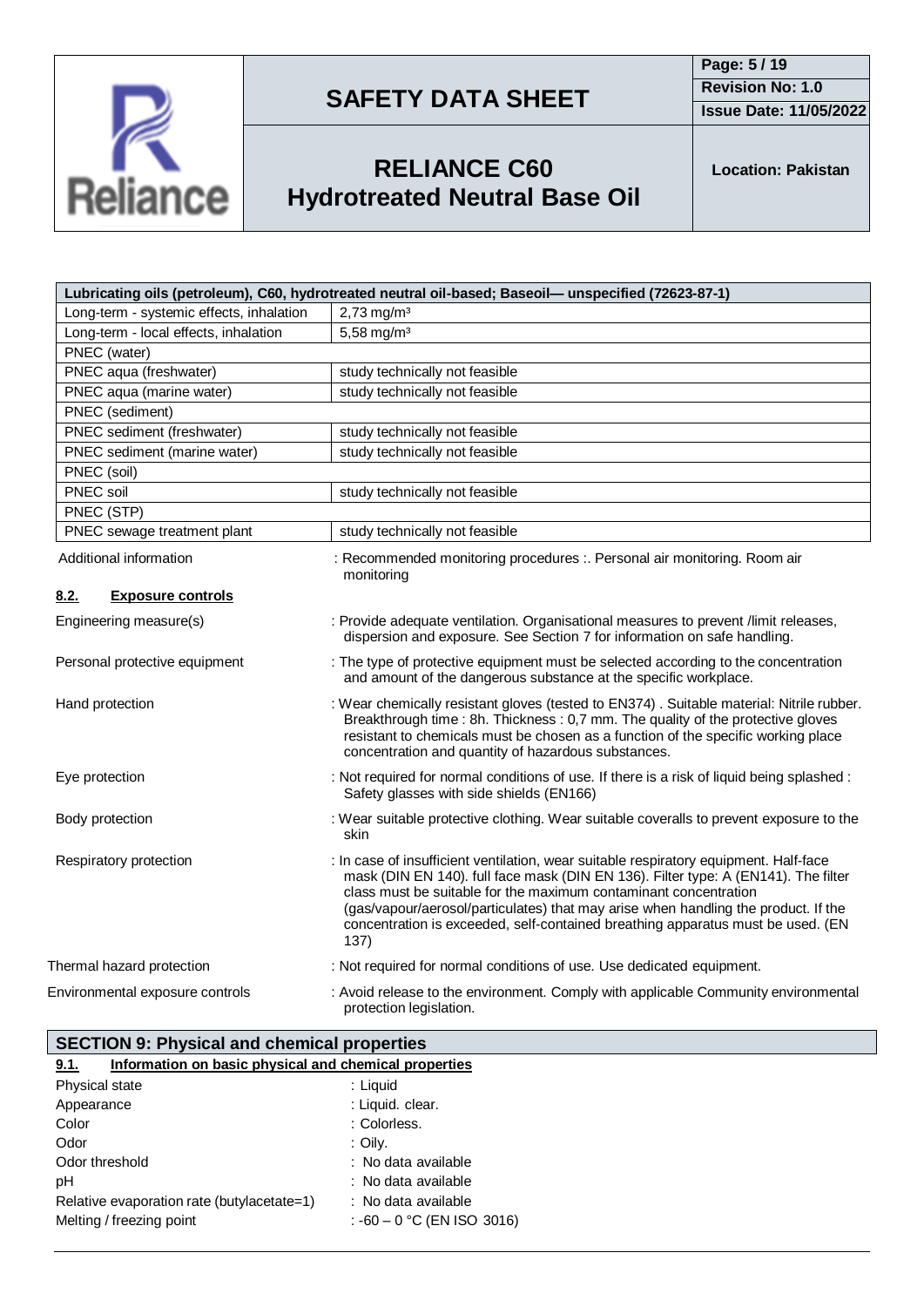

## **RELIANCE C60 Hydrotreated Neutral Base Oil**

**Page: 6 / 19 Revision No: 1.0 Issue Date: 11/05/2022**

**Location: Pakistan**

| Freezing point                             | : No data available                                                                                                                                                                       |
|--------------------------------------------|-------------------------------------------------------------------------------------------------------------------------------------------------------------------------------------------|
| Initial boiling point and boiling range    | : $200 - 800$ °C (EN 15199)                                                                                                                                                               |
| Flash point                                | : 235 °C (EN ISO 2719, D93)                                                                                                                                                               |
| Pour Point                                 | : -15 $^{\circ}$ C                                                                                                                                                                        |
| Sulfur                                     | : $<$ 3 mg/kg                                                                                                                                                                             |
| <b>Aromatic Content</b>                    | $: < 0.2$ mass%                                                                                                                                                                           |
| <b>Saturates</b>                           | : 99.8 mass%                                                                                                                                                                              |
| Vapor pressure                             | : < 0,1 hPa (20 $^{\circ}$ C)                                                                                                                                                             |
| <b>Evaporation Loss Noack Method</b>       | $: 6.8$ %M/M                                                                                                                                                                              |
| Apparent Viscosity by CSS                  | $: 3700$ mPas                                                                                                                                                                             |
| Density                                    | : $0.844$ g/ml (15°C)                                                                                                                                                                     |
| Solubility                                 | : Water: UVCB: Not applicable                                                                                                                                                             |
| Partition coefficient n-octanol/water      | : No data available                                                                                                                                                                       |
| Kinematic viscosity<br>Kinematic viscosity | : 34 mm <sup>2</sup> /s (40 °C)<br>: 6.18 mm <sup>2</sup> /s (100 °C)                                                                                                                     |
| Dynamic viscosity                          | : No data available                                                                                                                                                                       |
| <b>Viscosity Index</b>                     | : 137                                                                                                                                                                                     |
| <b>Explosive properties</b>                | : Not applicable. The study does not need to be conducted because there are no<br>chemical groups associated with explosive properties present in the molecule.                           |
| Oxidising properties                       | : Not applicable. The classification procedure needs not to be applied because<br>there are no chemical groups present in the molecule which are associated with<br>oxidising properties. |
| Explosive limits                           | : No data available                                                                                                                                                                       |
| Particle size                              | : Not applicable                                                                                                                                                                          |
| Particle size distribution                 | : Not applicable                                                                                                                                                                          |
| Particle shape                             | Not applicable                                                                                                                                                                            |
| Particle aspect ratio                      | : Not applicable                                                                                                                                                                          |
| Particle aggregation state                 | Not applicable                                                                                                                                                                            |
| Particle agglomeration state               | Not applicable                                                                                                                                                                            |
| Particle specific surface area             | : Not applicable                                                                                                                                                                          |
| Particle dustiness                         | : Not applicable                                                                                                                                                                          |

### **9.2. Other information**

### **9.2.1. Information with regard to physical hazard classes**

No additional information available

### **9.2.2. Other safety characteristics**

No additional information available

### **SECTION 10: Stability and reactivity**

## **10.1. Reactivity**

None under normal conditions. Reference to other sections: 10.4 & 10.5.

## **10.2. Chemical stability**

Stable under normal conditions.

## **10.3. Possibility of hazardous reactions**

No dangerous reactions known under normal conditions of use.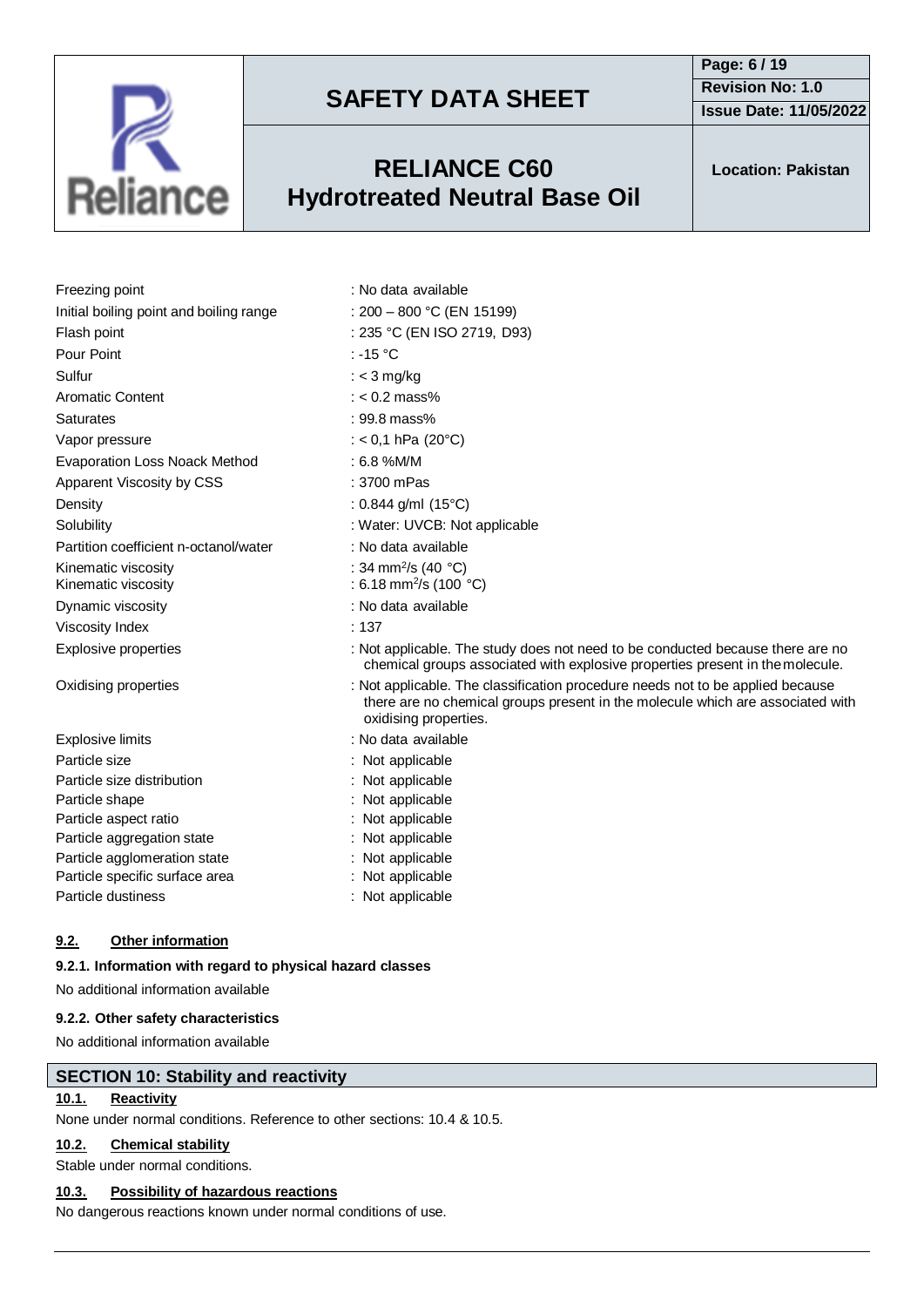

**Issue Date: 11/05/2022**

# **RELIANCE C60 Hydrotreated Neutral Base Oil**

**Location: Pakistan**

### **10.4. Conditions to avoid**

Keep away from heat. See Section 7 for information on safe handling.

### **10.5. Incompatible materials**

Strong acids. Strong oxidizing agents. See Section 7 for information on safe handling.

### **10.6. Hazardous decomposition products**

Reference to other sections 5.2.

### **SECTION 11: Toxicological information**

### **11.1. Information on hazard classes as defined in Regulation (EC) No 1272/2008**

Acute toxicity **interest in the classified (Based on available data, the classification criteria are not met)** 

| Lubricating oils (petroleum), C60, hydrotreated neutral oil-based; Baseoil— unspecified (72623-87-1) |                                                                                                      |  |  |  |
|------------------------------------------------------------------------------------------------------|------------------------------------------------------------------------------------------------------|--|--|--|
| LD50/oral/rat                                                                                        | > 5000 mg/kg (OECD 401)                                                                              |  |  |  |
| LD50/dermal/rabbit                                                                                   | > 2000 mg/kg (OECD 402)                                                                              |  |  |  |
| LC50/inhalation/4h/rat                                                                               | $>$ 5000 mg/m <sup>3</sup> (OECD 403)                                                                |  |  |  |
| LC50 Inhalation - Rat (Dust/Mist)                                                                    | $2,18$ mg/l/4h                                                                                       |  |  |  |
| Skin corrosion/irritation                                                                            | : Not classified (Based on available data, the classification criteria are not met)                  |  |  |  |
|                                                                                                      | pH: No data available                                                                                |  |  |  |
| Serious eye damage/irritation                                                                        | : Not classified (Based on available data, the classification criteria are not met)                  |  |  |  |
|                                                                                                      | pH: No data available                                                                                |  |  |  |
| Respiratory or skin sensitisation                                                                    | : Not classified (Based on available data, the classification criteria are not met)                  |  |  |  |
| Germ cell mutagenicity                                                                               | : Not classified (Based on available data, the classification criteria are not met)                  |  |  |  |
| Carcinogenicity                                                                                      | : Not classified (Based on available data, the classification criteria are not met)                  |  |  |  |
| Reproductive toxicity                                                                                | : Not classified (Based on available data, the classification criteria are not met)                  |  |  |  |
| STOT-single exposure                                                                                 | : Not classified (Based on available data, the classification criteria are not met)                  |  |  |  |
| STOT-repeated exposure                                                                               | : Not classified (Based on available data, the classification criteria are not met)                  |  |  |  |
|                                                                                                      | Lubricating oils (petroleum), C60, hydrotreated neutral oil-based; Baseoil— unspecified (72623-87-1) |  |  |  |
| LOAEL (oral, rat, 90 days)                                                                           | 125 mg/kg bodyweight/day                                                                             |  |  |  |
| Aspiration hazard                                                                                    | : May be fatal if swallowed and enters airways.                                                      |  |  |  |
| Lubricating oils (petroleum), C60, hydrotreated neutral oil-based; Baseoil— unspecified (72623-87-1) |                                                                                                      |  |  |  |
|                                                                                                      |                                                                                                      |  |  |  |

Kinematic viscosity  $\vert$  < 20,5 mm<sup>2</sup>/s (40 °C) Other information : Symptoms related to the physical, chemical and toxicological characteristics. For further information see section 4.

### **11.2. Information on other hazards**

| 11.2.1. Endocrine disrupting properties                             |                                                                                                                          |
|---------------------------------------------------------------------|--------------------------------------------------------------------------------------------------------------------------|
| Adverse health effects caused by endocrine<br>disrupting properties | : Not applicable                                                                                                         |
| 11.2.2 Other information                                            |                                                                                                                          |
| Other information                                                   | : Symptoms related to the physical, chemical and toxicological characteristics, For<br>further information see section 4 |

### **SECTION 12: Ecological information**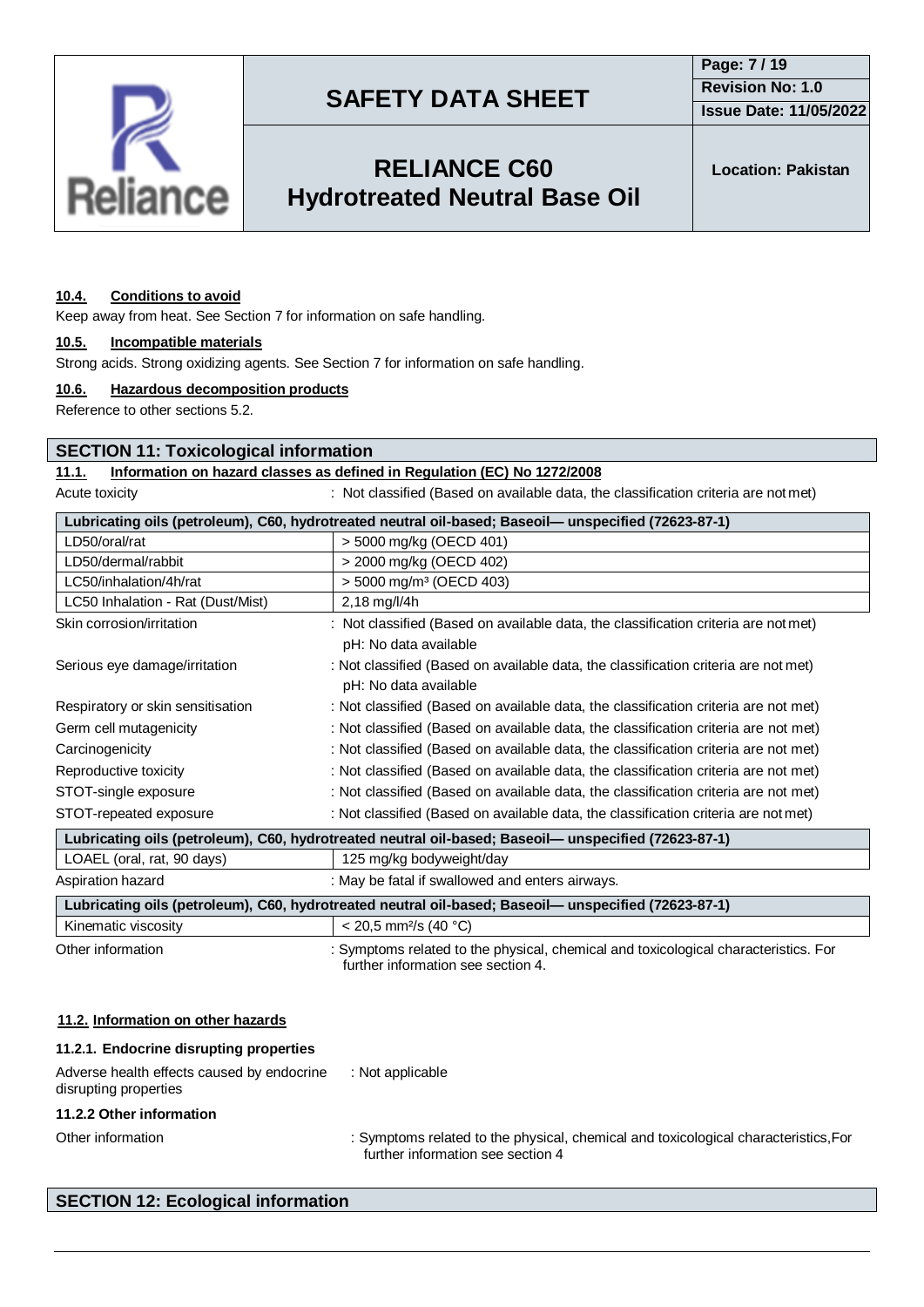

## **RELIANCE C60 Hydrotreated Neutral Base Oil**

## **12.1. Toxicity**

Environmental properties : According to the criteria of the European classification and labelling system, the substance/the product has not to be labelled as "dangerous for the environment". : Not classified

Hazardous to the aquatic environment, shortterm (acute) Hazardous to the aquatic environment, longterm (chronic) : Not classified

| Lubricating oils (petroleum), C60, hydrotreated neutral oil-based; Baseoil— unspecified (72623-87-1) |                                                                  |  |
|------------------------------------------------------------------------------------------------------|------------------------------------------------------------------|--|
| LC50 - Fish [1]                                                                                      | > 5000 mg/l (Exposure time: 96 h - Species: Oncorhynchus mykiss) |  |
| EC50 - Crustacea [1]                                                                                 | > 1000 mg/l (Exposure time: 48 h - Species: Daphnia magna)       |  |

### **12.2. Persistence and degradability**

| Lubricating oils (petroleum), C60, hydrotreated neutral oil-based; Baseoil— unspecified (72623-87-1) |                                        |  |  |
|------------------------------------------------------------------------------------------------------|----------------------------------------|--|--|
| Persistence and degradability                                                                        | Not readily biodegradable (OECD 301B). |  |  |
| Biodegradation                                                                                       | 31 % (28 days)                         |  |  |

### **12.3. Bioaccumulative potential**

| Lubricating oils (petroleum), C60, hydrotreated neutral oil-based; Baseoil— unspecified (72623-87-1) |                      |  |  |
|------------------------------------------------------------------------------------------------------|----------------------|--|--|
| Partition coefficient n-octanol/water                                                                | UVCB: Not applicable |  |  |
| Bioaccumulative potential                                                                            | Low potential.       |  |  |

### **12.4. Mobility in soil**

| Lubricating oils (petroleum), C60, hydrotreated neutral oil-based; Baseoil— unspecified (72623-87-1) |  |  |
|------------------------------------------------------------------------------------------------------|--|--|
| Mobility in soil<br>No data available                                                                |  |  |

### **12.5. Results of PBT and vPvB assessment**

| <b>Component</b>                                                                                           |                                                                                                                                                                                       |  |  |
|------------------------------------------------------------------------------------------------------------|---------------------------------------------------------------------------------------------------------------------------------------------------------------------------------------|--|--|
| Lubricating oils (petroleum), C60,<br>hydrotreated neutral oil-based; Baseoil-<br>unspecified (72623-87-1) | This substance/mixture does not meet the PBT criteria of REACH regulation,<br>annex XIII<br>This substance/mixture does not meet the vPvB criteria of REACH regulation,<br>annex XIII |  |  |

### **12.6. Endocrine disrupting properties**

| Adverse effects on the environment caused | : Not applicable |
|-------------------------------------------|------------------|
| by endocrine disrupting properties        |                  |

### **12.7. Other adverse effects**

Other adverse effects in the set of the set of the set of the contract of the contract of the contract of the contract of the contract of the contract of the contract of the contract of the contract of the contract of the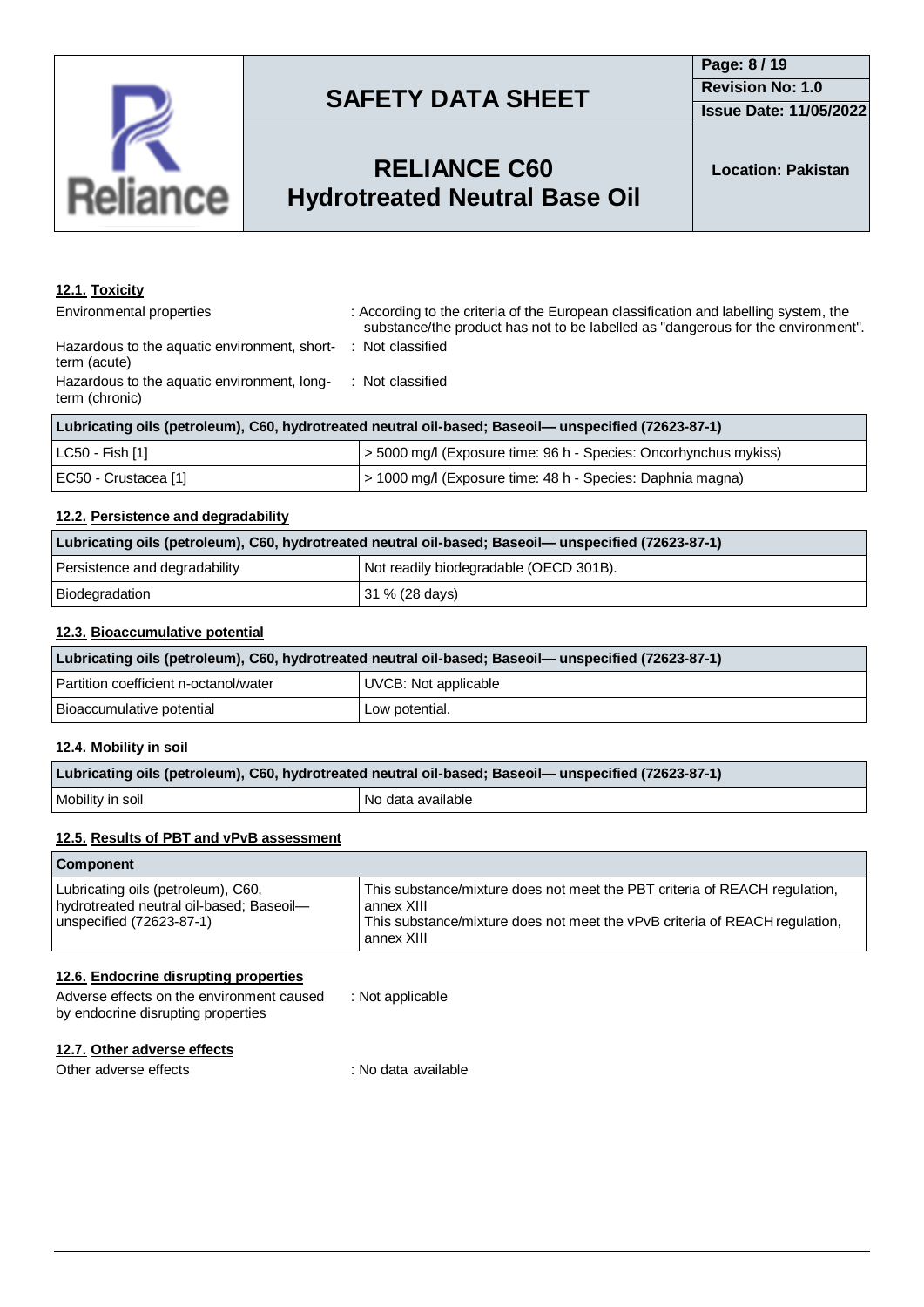

**Page: 9 / 19 Revision No: 1.0 Issue Date: 11/05/2022**



# **RELIANCE C60 Hydrotreated Neutral Base Oil**

**Location: Pakistan**

| <b>SECTION 13: Disposal considerations</b>                        |                                                                                                                                                                                                                                                                                                                                                                                                                                                                                                                                |  |  |
|-------------------------------------------------------------------|--------------------------------------------------------------------------------------------------------------------------------------------------------------------------------------------------------------------------------------------------------------------------------------------------------------------------------------------------------------------------------------------------------------------------------------------------------------------------------------------------------------------------------|--|--|
| Waste treatment methods<br>13.1.                                  |                                                                                                                                                                                                                                                                                                                                                                                                                                                                                                                                |  |  |
| Product/Packaging disposal<br>recommendations                     | : Avoid release to the environment. Dispose of empty containers and wastes safely.<br>See Section 7 for information on safe handling. Refer to manufacturer/supplier for<br>information on recovery/recycling. Recycling is preferred to disposal or incineration.<br>If recycling is not possible, eliminate in accordance with local valid waste disposal<br>regulations. Handle contaminated packages in the same way as the substance itself.<br>Dispose of contaminated materials in accordance with current regulations. |  |  |
| European waste catalogue (2001/573/EC,<br>75/442/EEC, 91/689/EEC) | : This material and its container must be disposed of as hazardous waste<br>Waste codes should be assigned by the user, preferably in discussion with the waste<br>disposal authorities<br>The following Waste Codes are only suggestions: :<br>160113 - brake fluids<br>150110 - packaging containing residues of or contaminated by dangerous<br>substances                                                                                                                                                                  |  |  |

## **SECTION 14: Transport information**

| In accordance with ADR / RID / IMDG / IATA / ADN |                |                |                |                |
|--------------------------------------------------|----------------|----------------|----------------|----------------|
| <b>ADR</b>                                       | <b>IMDG</b>    | <b>IATA</b>    | <b>ADN</b>     | <b>RID</b>     |
| 14.1.<br><b>UN number</b>                        |                |                |                |                |
| Not applicable                                   | Not applicable | Not applicable | Not applicable | Not applicable |
| UN proper shipping name<br>14.2.                 |                |                |                |                |
| Not applicable                                   | Not applicable | Not applicable | Not applicable | Not applicable |
| Not applicable                                   | Not applicable | Not applicable | Not applicable | Not applicable |
|                                                  |                |                |                |                |
| Transport hazard class(es)<br>14.3.              |                |                |                |                |
| Not applicable                                   | Not applicable | Not applicable | Not applicable | Not applicable |
| Not applicable                                   | Not applicable | Not applicable | Not applicable | Not applicable |
| 14.4.<br>Packing group                           |                |                |                |                |
| Not applicable                                   | Not applicable | Not applicable | Not applicable | Not applicable |
| <b>Environmental hazards</b><br>14.5.            |                |                |                |                |
| Not applicable                                   | Not applicable | Not applicable | Not applicable | Not applicable |
| No supplementary information available           |                |                |                |                |

### **14.6. Special precautions for user**

Special precautions for user : No data available

### **- Overland transport**

Not applicable

### **- Transport by sea**

Not applicable

### **- Air transport**

Not applicable

### **- Inland waterway transport**

Not applicable

### **- Rail transport**

Not applicable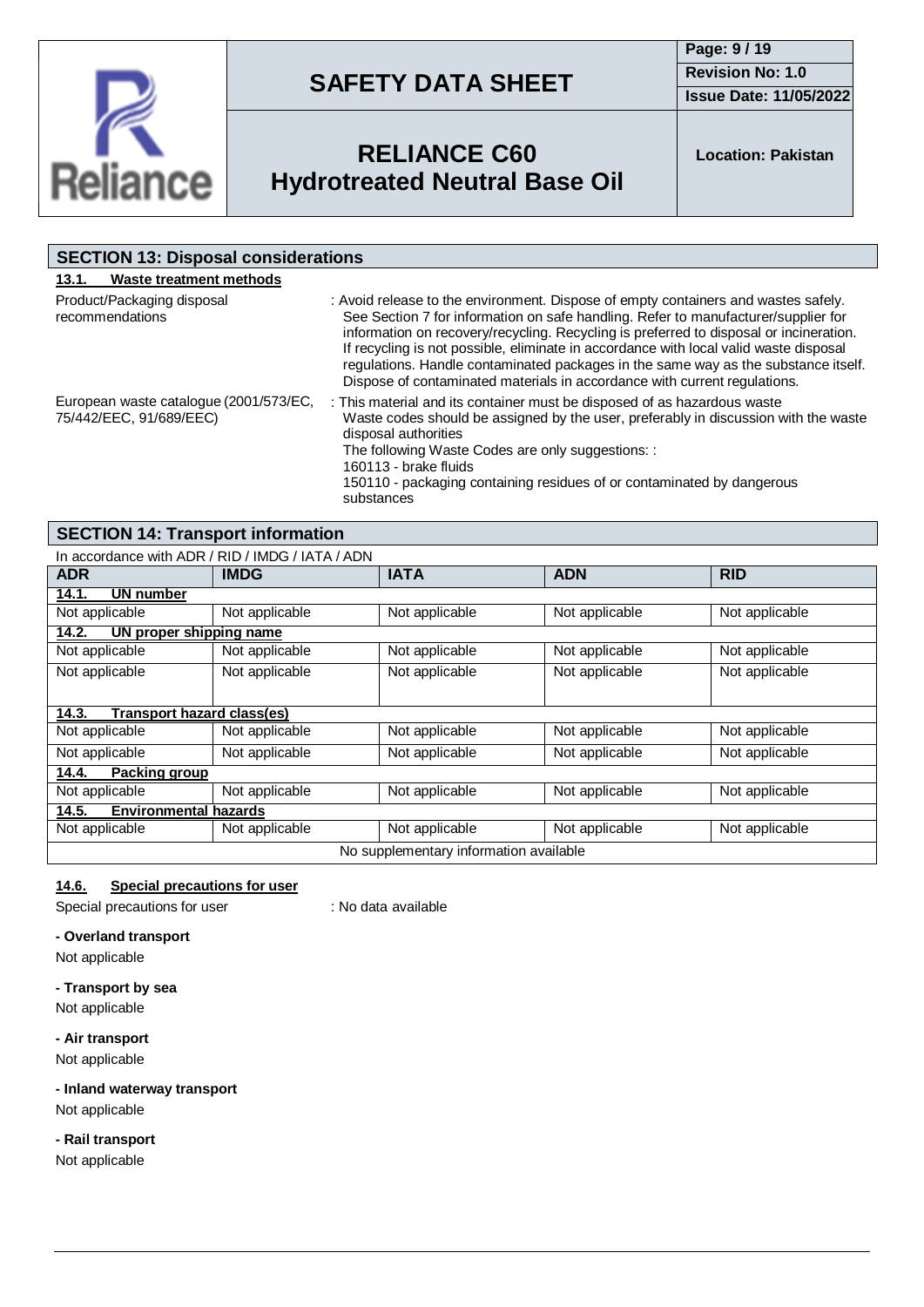

### **Page: 10 / 19 Revision No: 1.0 Issue Date: 11/05/2022**

# **RELIANCE C60 Hydrotreated Neutral Base Oil**

**Location: Pakistan**

### **14.7. Maritime transport in bulk according to IMO instruments**

Code: IBC : No data available.

### **SECTION 15: Regulatory information**

### **15.1. Safety, health and environmental regulations/legislation specific for the substance or mixture**

### **15.1.1. EU-Regulations**

### No REACH Annex XVII restrictions

Lubricating oils (petroleum), C60, hydrotreated neutral oil-based; Baseoil— unspecified is not on the REACH Candidate List Lubricating oils (petroleum), C60, hydrotreated neutral oil-based; Baseoil— unspecified is not on the REACH Annex XIV List

#### **15.1.2. National regulations**

#### **France**

|                                                       | Installations classées                                                 |                                                                                                        |                   |    |  |  |
|-------------------------------------------------------|------------------------------------------------------------------------|--------------------------------------------------------------------------------------------------------|-------------------|----|--|--|
| <b>No ICPE</b>                                        | Désignation de la rubrique                                             |                                                                                                        | Code Régime Rayon |    |  |  |
| na                                                    | Not Applicable                                                         |                                                                                                        | na                | na |  |  |
| Germany                                               |                                                                        |                                                                                                        |                   |    |  |  |
| Regulatory reference                                  |                                                                        | : WGK 1, Slightly hazardous to water                                                                   |                   |    |  |  |
| German storage class (LGK)                            |                                                                        | : LGK 12 - Non-combustible liquids                                                                     |                   |    |  |  |
| <b>Employment restrictions</b>                        |                                                                        | : No employment prohibitions or restrictions according to MuSchG based on<br>substance classification. |                   |    |  |  |
| BImSchV)                                              | Hazardous Incident Ordinance (12.                                      | : Is not subject of the 12. BlmSchV (Hazardous Incident Ordinance)                                     |                   |    |  |  |
| <b>Netherlands</b>                                    |                                                                        |                                                                                                        |                   |    |  |  |
| Waterbezwaarlijkheid                                  |                                                                        | : B (4) - Weinig schadelijk voor in het water levende organismen                                       |                   |    |  |  |
|                                                       | SZW-lijst van kankerverwekkende stoffen                                | : The substance is not listed                                                                          |                   |    |  |  |
| SZW-lijst van mutagene stoffen                        |                                                                        | : The substance is not listed                                                                          |                   |    |  |  |
| SZW-lijst van reprotoxische stoffen -<br>Borstvoeding |                                                                        | : The substance is not listed                                                                          |                   |    |  |  |
| Vruchtbaarheid                                        | : The substance is not listed<br>SZW-lijst van reprotoxische stoffen - |                                                                                                        |                   |    |  |  |
| Ontwikkeling                                          | SZW-lijst van reprotoxische stoffen -                                  | : The substance is not listed                                                                          |                   |    |  |  |
| <b>Denmark</b>                                        |                                                                        |                                                                                                        |                   |    |  |  |
| <b>Classification remarks</b>                         |                                                                        | : NA                                                                                                   |                   |    |  |  |

### **15.2. Chemical safety assessment**

### **SECTION 16: Other information**

Indication of changes: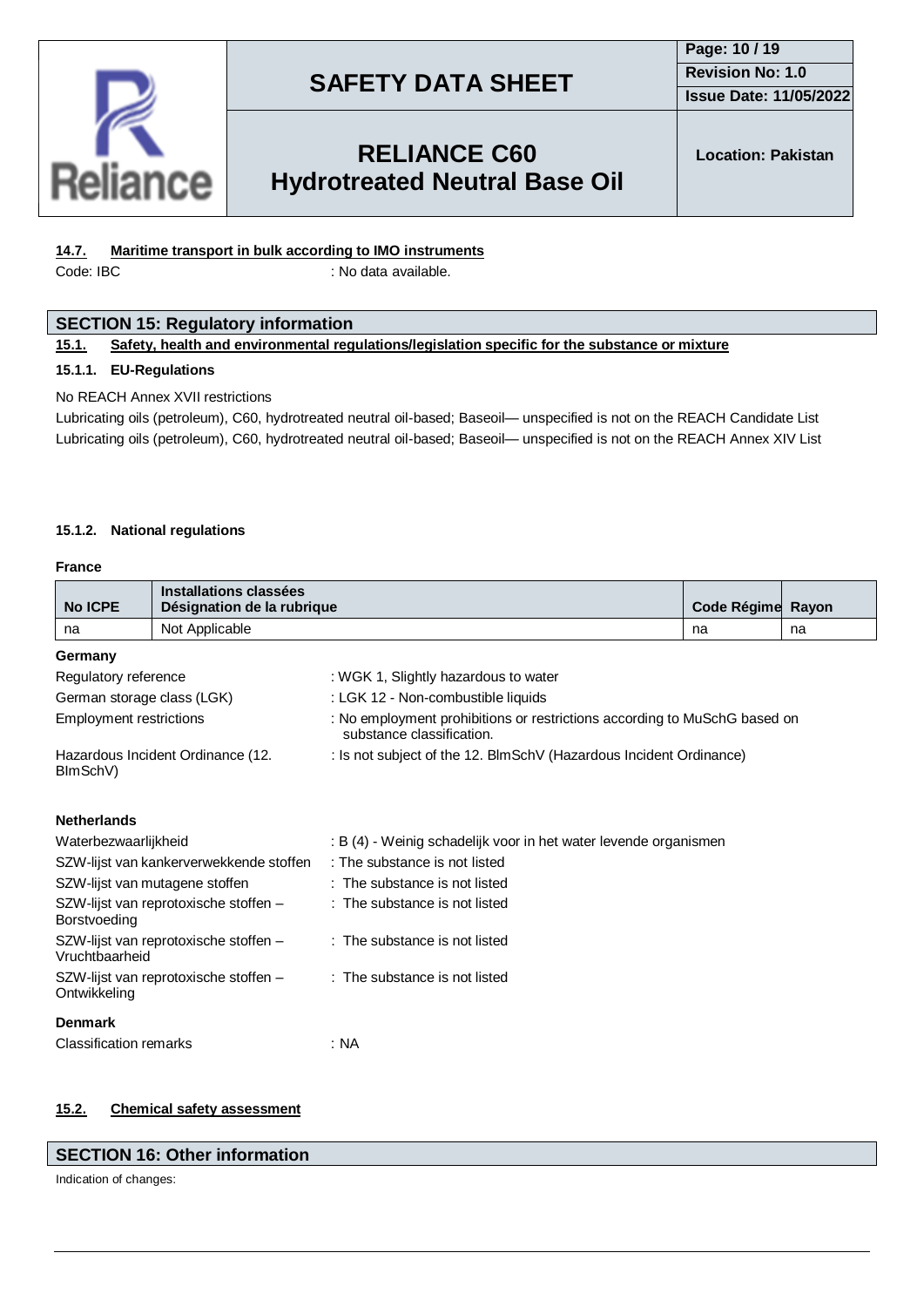

**Page: 11 / 19 Revision No: 1.0 Issue Date: 11/05/2022**

# **RELIANCE C60 Hydrotreated Neutral Base Oil**

**Location: Pakistan**

| 1.2  | Exposure scenarios                                                                    | Added    |
|------|---------------------------------------------------------------------------------------|----------|
| 2.3  | ED text                                                                               | Added    |
| 9.1  | Kinematic viscosity                                                                   | Modified |
| 11   | Adverse health effects<br>caused by endocrine<br>disrupting properties                | Modified |
| 11.1 | Information on<br>toxicological effects                                               | Modified |
| 12.6 | Adverse effects on the<br>environment caused by<br>endocrine disrupting<br>properties | Modified |
| 16   | Other information                                                                     | Modified |
|      |                                                                                       |          |

Abbreviations and acronyms:

| ABM = Algemene beoordelingsmethodiek                                                                                                                                                                                                                                                                                                                                                                                                                                                                                                                                                                            |
|-----------------------------------------------------------------------------------------------------------------------------------------------------------------------------------------------------------------------------------------------------------------------------------------------------------------------------------------------------------------------------------------------------------------------------------------------------------------------------------------------------------------------------------------------------------------------------------------------------------------|
| ADN = Accord Européen relatif au Transport International des Marchandises Dangereuses par voie de Navigation du Rhin<br>ADR = Accord européen relatif au transport international des marchandises Dangereuses par Route<br>CLP = Classification, Labelling and Packaging Regulation according to 1272/2008/EC<br>IATA = International Air Transport Association<br>IMDG = International Maritime Dangerous Goods Code<br>LEL = Lower Explosive Limit/Lower Explosion Limit<br>UEL = Upper Explosion Limit/Upper Explosive Limit<br>REACH = Registration, Evaluation, Authorisation and Restriction of Chemicals |
| BTT = Breakthrough time (maximum wearing time)                                                                                                                                                                                                                                                                                                                                                                                                                                                                                                                                                                  |
| DMEL = Derived Minimal Effect level                                                                                                                                                                                                                                                                                                                                                                                                                                                                                                                                                                             |
| DNEL = Derived No Effect Level                                                                                                                                                                                                                                                                                                                                                                                                                                                                                                                                                                                  |
| EC50 = Median Effective Concentration                                                                                                                                                                                                                                                                                                                                                                                                                                                                                                                                                                           |
| EL50 = Median effective level                                                                                                                                                                                                                                                                                                                                                                                                                                                                                                                                                                                   |
| ErC50 = EC50 in terms of reduction of growth rate                                                                                                                                                                                                                                                                                                                                                                                                                                                                                                                                                               |
| $ErL50 = EL50$ in terms of reduction of growth rate                                                                                                                                                                                                                                                                                                                                                                                                                                                                                                                                                             |
| $EWC = European waste catalogue$                                                                                                                                                                                                                                                                                                                                                                                                                                                                                                                                                                                |
| LC50 = Median lethal concentration                                                                                                                                                                                                                                                                                                                                                                                                                                                                                                                                                                              |
| $LD50 = Median$ lethal dose                                                                                                                                                                                                                                                                                                                                                                                                                                                                                                                                                                                     |
| $LL50$ = Median lethal level                                                                                                                                                                                                                                                                                                                                                                                                                                                                                                                                                                                    |
| $NA = Not applicable$                                                                                                                                                                                                                                                                                                                                                                                                                                                                                                                                                                                           |
| NOEC = No observed effect concentration                                                                                                                                                                                                                                                                                                                                                                                                                                                                                                                                                                         |
| NOEL: no-observed-effect level                                                                                                                                                                                                                                                                                                                                                                                                                                                                                                                                                                                  |
| $NOELR = No observed effect loading rate$                                                                                                                                                                                                                                                                                                                                                                                                                                                                                                                                                                       |
| NOAEC = No observed adverse effect concentration                                                                                                                                                                                                                                                                                                                                                                                                                                                                                                                                                                |
| $NOAEL = No observed adverse effect level$                                                                                                                                                                                                                                                                                                                                                                                                                                                                                                                                                                      |
| N.O.S. = Not Otherwise Specified                                                                                                                                                                                                                                                                                                                                                                                                                                                                                                                                                                                |
| OEL = Occupational Exposure Limits - Short Term Exposure Limits (STELs)                                                                                                                                                                                                                                                                                                                                                                                                                                                                                                                                         |
| PNEC = Predicted No Effect Concentration                                                                                                                                                                                                                                                                                                                                                                                                                                                                                                                                                                        |
| Quantitative structure-activity relationship (QSAR)                                                                                                                                                                                                                                                                                                                                                                                                                                                                                                                                                             |
| STOT = Specific Target Organ Toxicity                                                                                                                                                                                                                                                                                                                                                                                                                                                                                                                                                                           |
| $TWA = time weighted average$                                                                                                                                                                                                                                                                                                                                                                                                                                                                                                                                                                                   |
| VOC = Volatile organic compounds                                                                                                                                                                                                                                                                                                                                                                                                                                                                                                                                                                                |
| WGK = Wassergefährdungsklasse (Water Hazard Class under German Federal Water Management Act)                                                                                                                                                                                                                                                                                                                                                                                                                                                                                                                    |

#### Sources of key data used to compile the datasheet : CSR = Chemical Safety Report, Loli, information supplier.

Training advice **in the state of the Contract** : Training staff on good practice.

Full text of H- and EUH-statements:

| Asp. Tox. | Aspiration hazard, Category 1                 |
|-----------|-----------------------------------------------|
| H304      | May be fatal if swallowed and enters airways. |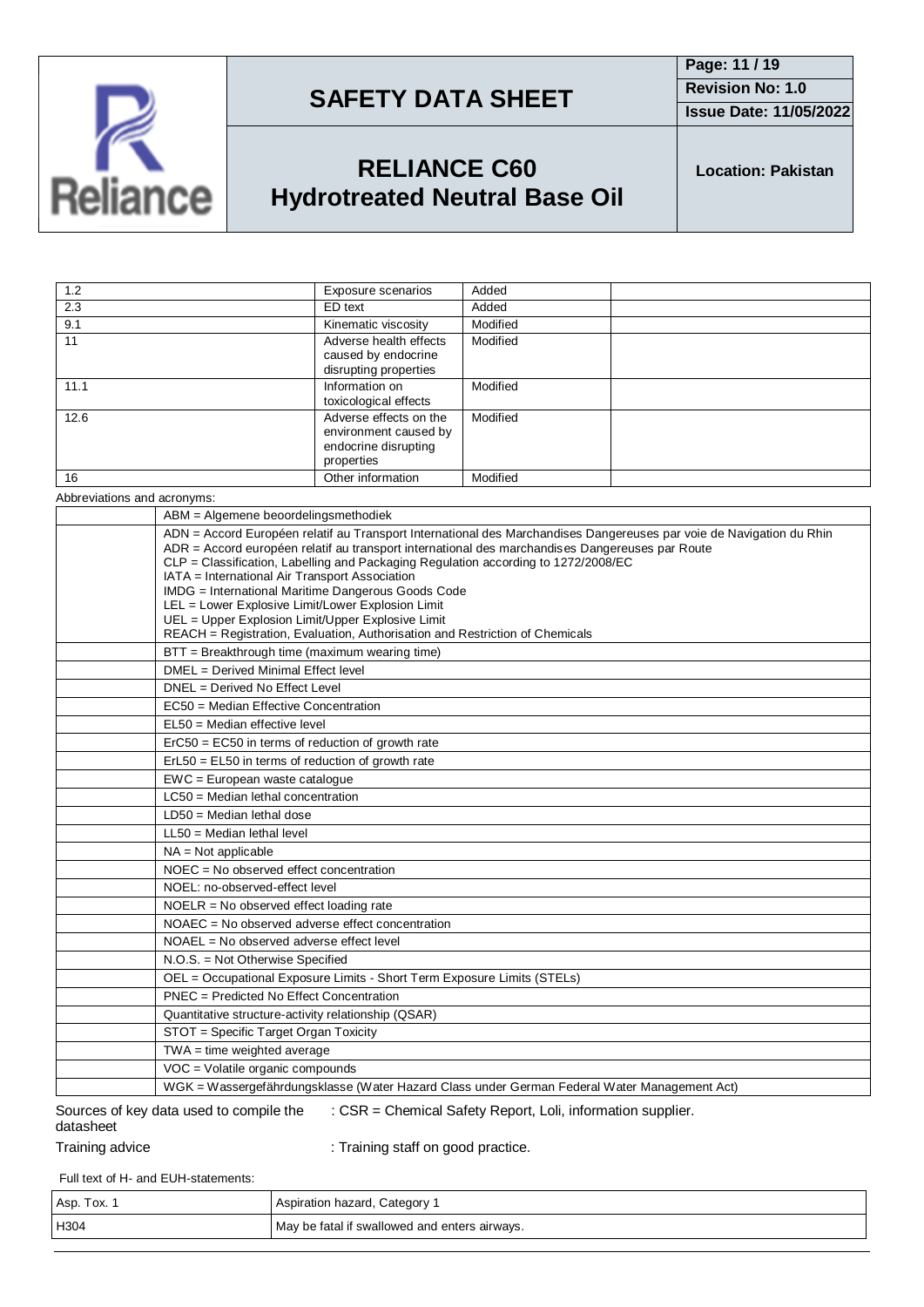

## **RELIANCE C60 Hydrotreated Neutral Base Oil**

**Location: Pakistan**

according to Regulation (EC) No. 1907/2006 (REACH) with its amendment Regulation (EU) 2020/878 Classification according to Regulation (EC) No. 1272/2008 [CLP] Labelling according to Regulation (EC) No. 1272/2008 [CLP]

DISCLAIMER OF LIABILITY The information in this SDS was obtained from sources which we believe are reliable. However, the information is provided without any warranty, express or implied, regarding its correctness. The conditions or methods of handling, storage, use or disposal of the product are beyond our control and may be beyond our knowledge. For this and other reasons, we do not assume responsibility and expressly disclaim liability for loss, damage or expense arising out of or in any way connected with the handling, storage, use or disposal of the product. This SDS was prepared and is to be used only for this product. If the product is used as a component in another product, this SDS information may not be applicable.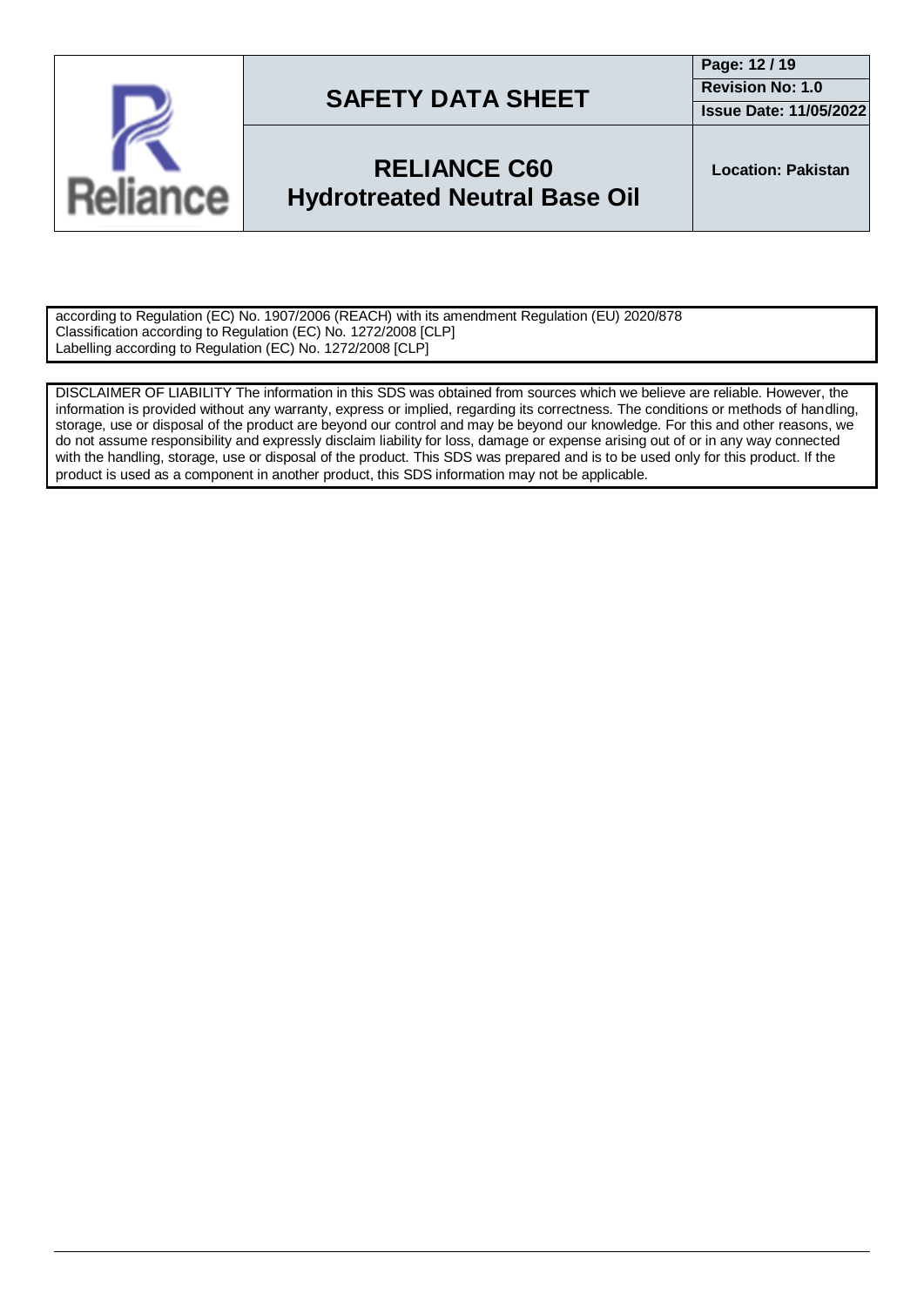**Issue Date: 11/05/2022**



# **RELIANCE C60 Hydrotreated Neutral Base Oil**

# **Annex to the safety data sheet**

| <b>Annex: Identified uses</b>                                 |                  |                            |                                                                                                                           |                            |                                  |                                     |
|---------------------------------------------------------------|------------------|----------------------------|---------------------------------------------------------------------------------------------------------------------------|----------------------------|----------------------------------|-------------------------------------|
| <b>Title</b>                                                  | Sector of use    | <b>Product</b><br>category | <b>Process</b><br>category                                                                                                | <b>Article</b><br>category | <b>Environmenta</b><br>I release | <b>SPERC</b>                        |
| Manufacture of<br>substance                                   | <b>SU3, SU22</b> |                            | PROC1,<br>PROC2,<br>PROC3,<br>PROC4,<br>PROC8a,<br>PROC8b,<br>PROC9,<br>PROC15,<br>PROC28                                 |                            | ERC1                             | <b>ESVOC</b><br><b>SPERC 1.1.v1</b> |
| Formulation &<br>(re)packing of<br>substances and<br>mixtures | <b>SU3, SU22</b> |                            | PROC1,<br>PROC2,<br>PROC3,<br>PROC4,<br>PROC5,<br>PROC8a,<br>PROC8b,<br>PROC8b,<br>PROC9,<br>PROC14,<br>PROC15,<br>PROC28 |                            | ERC <sub>2</sub>                 | <b>ESVOC</b><br><b>SPERC 2.2.v1</b> |

### 1. Exposure scenario 01 - Manufacture of substance (classified; H304 only; IP 346 < 3%;  $\leq$  20.5 cSt @ 40 °C)

| <b>Manufacture of substance</b> | ES Ref.: 01 - Manufacture of<br>substance (classified; H304 only; IP<br>$346 < 3\%$ ; $\leq 20.5$ cSt @ 40 °C) | Association ref code: 1 |
|---------------------------------|----------------------------------------------------------------------------------------------------------------|-------------------------|
|                                 | ES Type: Worker                                                                                                |                         |

| Use descriptors                     | PROC1, PROC2, PROC3, PROC4, PROC8a, PROC8b, PROC9, PROC15, PROC28                                                                                                                                                                                                                  |
|-------------------------------------|------------------------------------------------------------------------------------------------------------------------------------------------------------------------------------------------------------------------------------------------------------------------------------|
|                                     | <b>SU3. SU22</b>                                                                                                                                                                                                                                                                   |
|                                     | ERC <sub>1</sub>                                                                                                                                                                                                                                                                   |
|                                     | ESVOC SPERC 1.1.v1                                                                                                                                                                                                                                                                 |
| Processes, tasks activities covered | Manufacture of substance or use as process chemical or extracting agent. Includes<br>recycling/recovery, material transfers, storage, maintenance and loading (including marine<br>vessel/barge, road/rail car and bulk container), sampling and associated laboratory activities. |
| Assessment method                   | see section 3 of this exposure scenario.                                                                                                                                                                                                                                           |

| 2. Operational conditions and risk management measures |  |                                                                                                                                                         |
|--------------------------------------------------------|--|---------------------------------------------------------------------------------------------------------------------------------------------------------|
| 2.1<br>PROC28)                                         |  | Contributing scenario controlling worker exposure (PROC1, PROC2, PROC3, PROC4, PROC8a, PROC8b, PROC9, PROC15,                                           |
| PROC1                                                  |  | Chemical production or refinery in closed process without likelihood of exposure or processes with equivalent<br>containment conditions                 |
| PROC <sub>2</sub>                                      |  | Chemical production or refinery in closed continuous process with occasional controlled exposure or processes<br>with equivalent containment conditions |
| PROC3                                                  |  | Manufacture or formulation in the chemical industry in closed batch processes with occasional controlled exposure                                       |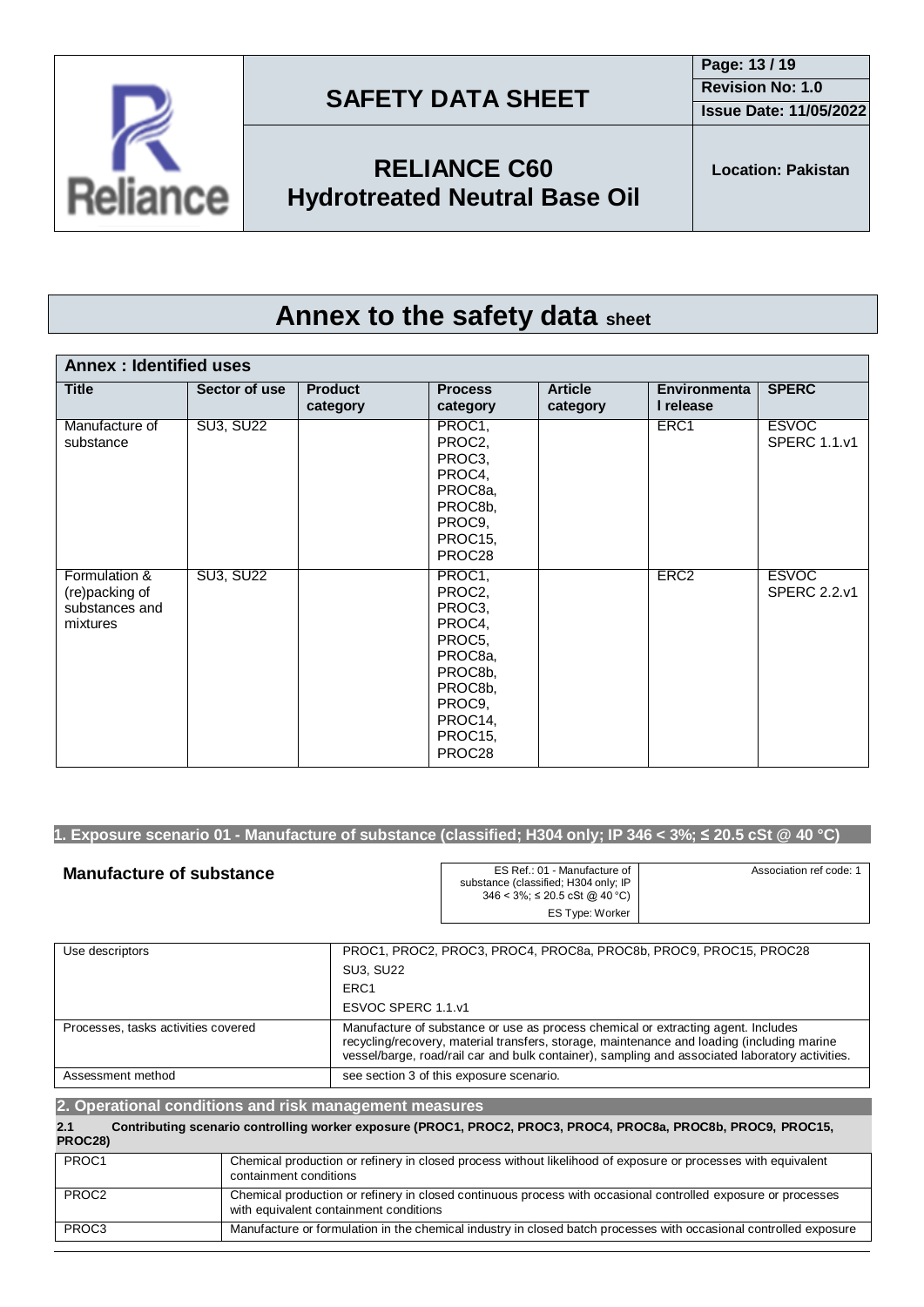

**Issue Date: 11/05/2022**

# **RELIANCE C60 Hydrotreated Neutral Base Oil**

**Location: Pakistan**

|                    | or processes with equivalent containment condition                                                      |
|--------------------|---------------------------------------------------------------------------------------------------------|
| PROC4              | Chemical production where opportunity for exposure arises                                               |
| PROC8a             | Transfer of substance or mixture (charging and discharging) at non-dedicated facilities                 |
| PROC8b             | Transfer of substance or mixture (charging and discharging) at dedicated facilities                     |
| PROC <sub>9</sub>  | Transfer of substance or preparation into small containers (dedicated filling line, including weighing) |
| PROC <sub>15</sub> | Use as laboratory reagent                                                                               |
| PROC28             | Manual maintenance (cleaning and repair) of machinery                                                   |

#### Product characteristics

| Physical form                                     | clear, Colourless liquid                                                           |
|---------------------------------------------------|------------------------------------------------------------------------------------|
| Concentration of the Substance in Mixture/Article | Covers percentage substance in the product up to 100 % (unless stated differently) |
| Vapour pressure                                   | Liquid, vapour pressure $< 0.5$ kPa at STP                                         |

| Operational conditions                                           |                                                                                                                 |                                                                         |
|------------------------------------------------------------------|-----------------------------------------------------------------------------------------------------------------|-------------------------------------------------------------------------|
| Frequency and duration of use                                    |                                                                                                                 | Covers daily exposures up to 8<br>hours (unless stated<br>differently). |
| Other given operational conditions affecting workers<br>exposure | Covers use at ambient temperatures, Assumes a<br>good basic standard of occupational hygiene is<br>implemented. |                                                                         |

#### Risk management measures

| Other risk management measures:                                                            |                                                                                                                                                                                                                                                                      |  |
|--------------------------------------------------------------------------------------------|----------------------------------------------------------------------------------------------------------------------------------------------------------------------------------------------------------------------------------------------------------------------|--|
| General measures (aspiration hazard)                                                       | Do not ingest.                                                                                                                                                                                                                                                       |  |
| General exposures (closed systems) (PROC_1)                                                | Handle substance within a closed system, Sample<br>via a closed loop or other system to avoid<br>exposure, Assumes process temperature up to<br>$800.0 \text{ °C}$                                                                                                   |  |
| General exposures (closed systems) (PROC_3,<br>PROC 2)                                     | Provide extract ventilation to points where emissions<br>occur, Handle substance within a closed<br>system, Sample via a closed loop or other system to<br>avoid exposure, Ensure operation is undertaken<br>outdoors, Assumes process temperature up to 800.0<br>°C |  |
| General exposures (open systems) ((PROC_4)                                                 | No other specific measures identified.                                                                                                                                                                                                                               |  |
| Process sampling (PROC_9)                                                                  | No other specific measures identified.                                                                                                                                                                                                                               |  |
| Laboratory activities (PROC 15)                                                            | No other specific measures identified, Additional<br>good practice advice. Obligations according to<br>Article 37(4) of REACH do not apply, Put lids on<br>containers immediately after use.                                                                         |  |
| Closed systems, Bulk transfers (PROC 8b)                                                   | Handle substance within a closed system                                                                                                                                                                                                                              |  |
| Bulk transfers, Open systems (PROC_8b)                                                     | No other specific measures identified, Additional<br>good practice advice. Obligations according to<br>Article 37(4) of REACH do not apply, Ensure no<br>splashing occurs during transfer.                                                                           |  |
| Equipment cleaning and maintenance (PROC 8a,<br><b>PROC 28)</b>                            | Drain down and flush system prior to equipment<br>break-in or maintenance, Additional good practice<br>advice. Obligations according to Article 37(4) of<br>REACH do not apply, Wear suitable coveralls to<br>prevent exposure to the skin, Clear spills immediately |  |
| Storage (PROC_1, PROC_2)                                                                   | Store substance within a closed system.                                                                                                                                                                                                                              |  |
| Contributing scenario controlling environmental exposure (ERC1, ESVOC SPERC 1.1.v1)<br>2.2 |                                                                                                                                                                                                                                                                      |  |
| ED <sub>C</sub> <sub>1</sub><br>Monufacture of the qubetance                               |                                                                                                                                                                                                                                                                      |  |

| ERC <sup>.</sup>                             | Manufacture of the substance               |
|----------------------------------------------|--------------------------------------------|
| <b>ESVOC SPERC</b><br>. . 1 . v <sup>-</sup> | Manufacture of substance: Industrial (SU3) |
|                                              |                                            |

### Product characteristics

| Physical form   | clear, Colourless liquid                   |
|-----------------|--------------------------------------------|
| Vapour pressure | Liquid, vapour pressure $< 0.5$ kPa at STP |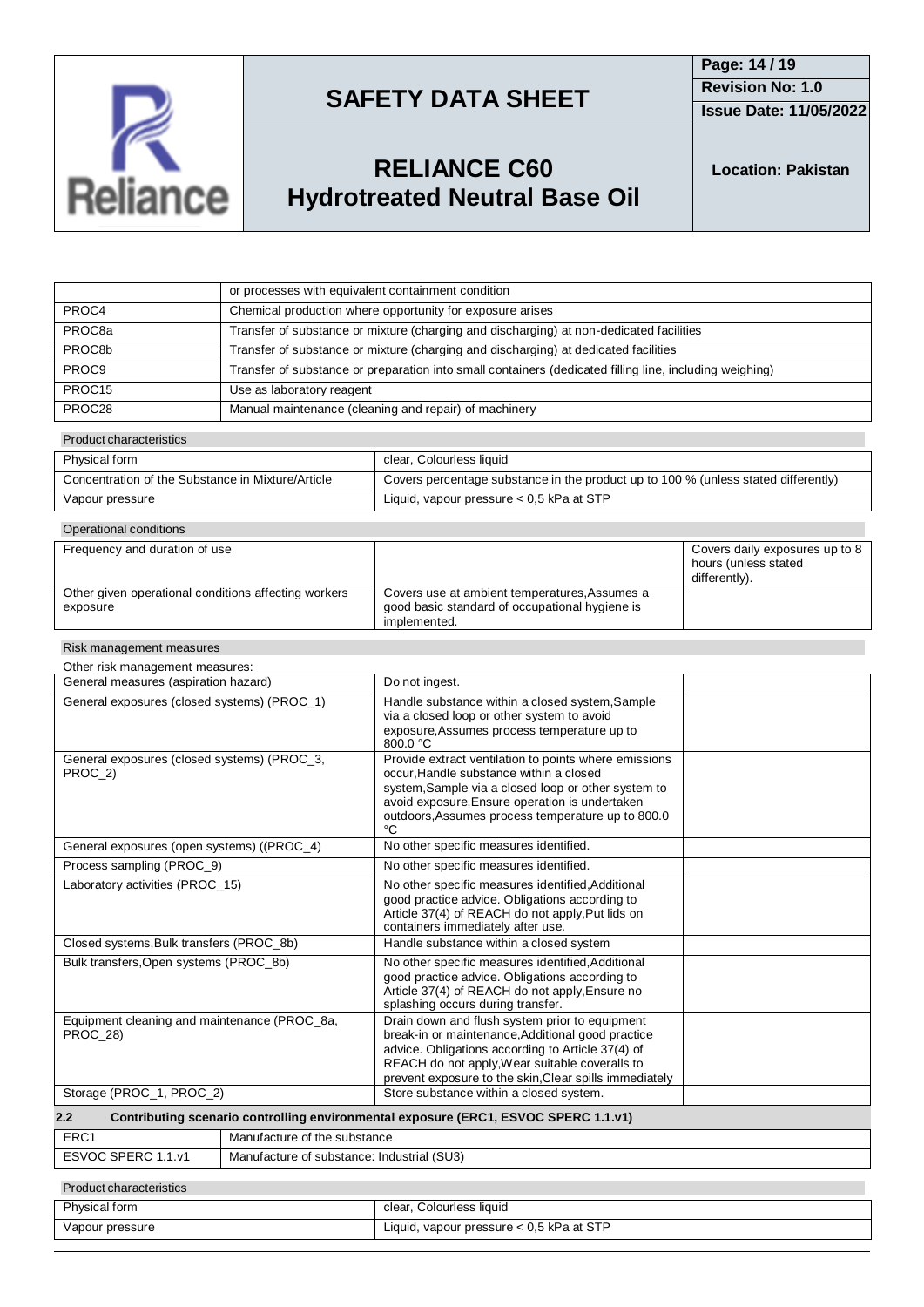

**Issue Date: 11/05/2022**

# **RELIANCE C60 Hydrotreated Neutral Base Oil**

**Location: Pakistan**

## Operational conditions

| Amount used                                                                                                                          | Regional use tonnage (tons/year):                                              | 36000   |
|--------------------------------------------------------------------------------------------------------------------------------------|--------------------------------------------------------------------------------|---------|
|                                                                                                                                      | Fraction of regional tonnage used locally:                                     |         |
|                                                                                                                                      | Annual site tonnage (tons/year):                                               | 36000   |
|                                                                                                                                      | Maximum daily site tonnage (kg/day)                                            | 120000  |
|                                                                                                                                      | Fraction of EU tonnage used in region:                                         |         |
| Frequency and duration of use                                                                                                        | Continuous use/release.                                                        |         |
| Environmental factors not influenced by risk<br>management<br>Other given operational conditions affecting<br>environmental exposure | Emission days (days/year):                                                     | 300     |
|                                                                                                                                      | Local freshwater dilution factor:                                              | 10      |
|                                                                                                                                      | Local marine water dilution factor:                                            | 100     |
|                                                                                                                                      | Release fraction to air from process (initial release<br>prior to RMM):        | 0.0001  |
|                                                                                                                                      | Release fraction to wastewater from process (initial<br>release prior to RMM): | 0,00001 |
|                                                                                                                                      | Release fraction to soil from process (initial release<br>prior to RMM):       | 0,0001  |

| Risk management measures |  |
|--------------------------|--|
|--------------------------|--|

| Technical conditions and measures at process level to<br>prevent release                                      | Common practices vary across sites thus<br>conservative process release estimates used.                                    |               |
|---------------------------------------------------------------------------------------------------------------|----------------------------------------------------------------------------------------------------------------------------|---------------|
| Technical onsite conditions and measures to reduce or<br>limit discharges, air emissions and releases to soil | Risk from environmental exposure is driven by<br>freshwater sediment.                                                      |               |
|                                                                                                               | Prevent discharge of undissolved substance to or<br>recover from onsite wastewater.                                        |               |
|                                                                                                               | If discharging to domestic sewage treatment plant,<br>no onsite wastewater treatment required.                             |               |
|                                                                                                               | Treat air emission to provide a typical removal<br>efficiency of (%):                                                      | 90            |
|                                                                                                               | Treat onsite wastewater (prior to receiving water<br>discharge) to provide the required removal efficiency<br>of ≥ $(%):$  | $\geq 93.5$   |
|                                                                                                               | If discharging to domestic sewage treatment plant,<br>provide the required onsite wastewater removal<br>efficiency of (%): | $\geq 0$      |
| Conditions and measures related to sewage treatment                                                           | Not applicable as there is no release to wastewater                                                                        |               |
| plant                                                                                                         | Estimated substance removal from wastewater via<br>domestic sewage treatment (%):                                          | 95            |
|                                                                                                               | Total efficiency of removal from wastewater after<br>onsite and offsite (domestic treatment plant) RMMs<br>$(\%).$         | 95            |
|                                                                                                               | Maximum allowable site tonnage (MSafe) based on<br>release following total wastewater treatment removal<br>$(kq/d)$ :      | 150000 kg/day |
|                                                                                                               | Assumed on-site sewage treatment plant flow<br>$(m3/d)$ :                                                                  | 10000         |
| Conditions and measures related to external treatment<br>of waste for disposal                                | During manufacturing no waste of the substance is<br>generated.                                                            |               |
| Conditions and measures related to external recovery<br>of waste                                              | During manufacturing no waste of the substance is<br>generated.                                                            |               |

### **3. Exposure estimation and reference to its source**

### **3.1. Health**

| Information for contributing exposure scenario |                                                                                                          |  |
|------------------------------------------------|----------------------------------------------------------------------------------------------------------|--|
|                                                | The ECETOC TRA tool has been used to estimate workplace exposures unless otherwise indicated             |  |
| 3.2.<br><b>Environment</b>                     |                                                                                                          |  |
| Information for contributing exposure scenario |                                                                                                          |  |
| 2.2                                            | The Hydrocarbon Block Method has been used to calculate environmental exposure with the Petrorisk model. |  |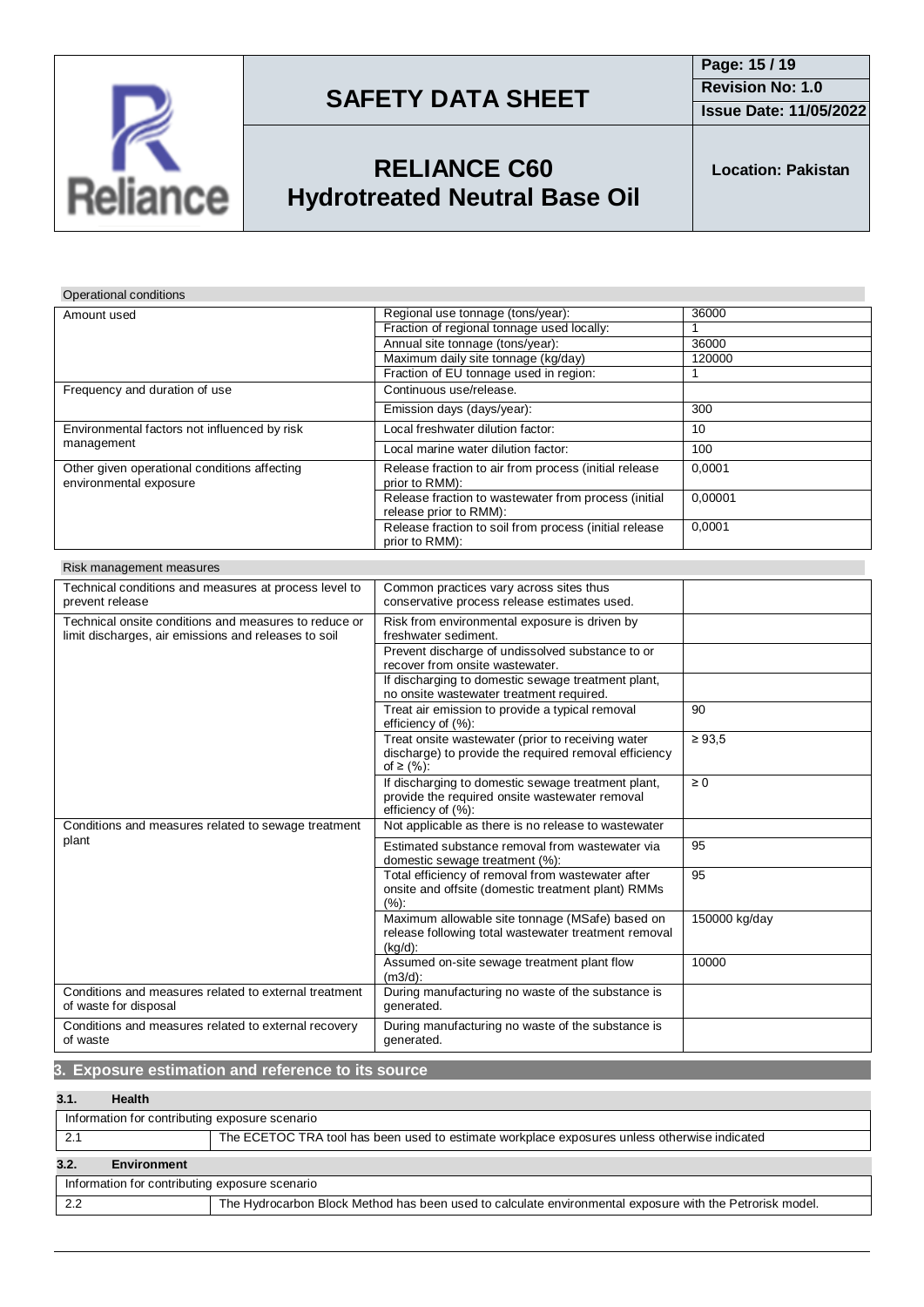

**Page: 16 / 19 Revision No: 1.0**

**Issue Date: 11/05/2022**

# **RELIANCE C60 Hydrotreated Neutral Base Oil**

**Location: Pakistan**

### **4. Guidance to Downstream User to evaluate whether he works inside the boundaries set by theES**

| 4.1.<br>Health             |                                                                                                                                                                                                                                                                                                                                                                                                                                                                                                                                                                                                                                                                                                                                           |
|----------------------------|-------------------------------------------------------------------------------------------------------------------------------------------------------------------------------------------------------------------------------------------------------------------------------------------------------------------------------------------------------------------------------------------------------------------------------------------------------------------------------------------------------------------------------------------------------------------------------------------------------------------------------------------------------------------------------------------------------------------------------------------|
| Guidance - Health          | Predicted exposures are not expected to exceed the DN(M)EL when the Risk Management<br>Measures/Operational Conditions outlined in Section 2 are implemented. Where other Risk Management<br>Measures/Operational Conditions are adopted, then users should ensure that risks are managed to at<br>least equivalent levels. Available hazard data do not enable the derivation of a DNEL for aspiration<br>effects, Risk Management Measures are based on qualitative risk characterisation.                                                                                                                                                                                                                                              |
|                            |                                                                                                                                                                                                                                                                                                                                                                                                                                                                                                                                                                                                                                                                                                                                           |
| 4.2.<br><b>Environment</b> |                                                                                                                                                                                                                                                                                                                                                                                                                                                                                                                                                                                                                                                                                                                                           |
| Guidance - Environment     | Guidance is based on assumed operating conditions which may not be applicable to all sites; thus,<br>scaling may be necessary to define appropriate site-specific risk management measures, Required<br>removal efficiency for wastewater can be achieved using onsite/offsite technologies, either alone or in<br>combination, Required removal efficiency for air can be achieved using on-site technologies, either alone<br>or in combination. Further details on scaling and control technologies are provided in SpERC factsheet<br>(http://cefic.org/en/reach-for-industries-libraries.html), Maximum Risk Characterization Ratios for air<br>emissions 0,0011, Maximum Risk Characterization Ratios for wastewater emissions 0,77 |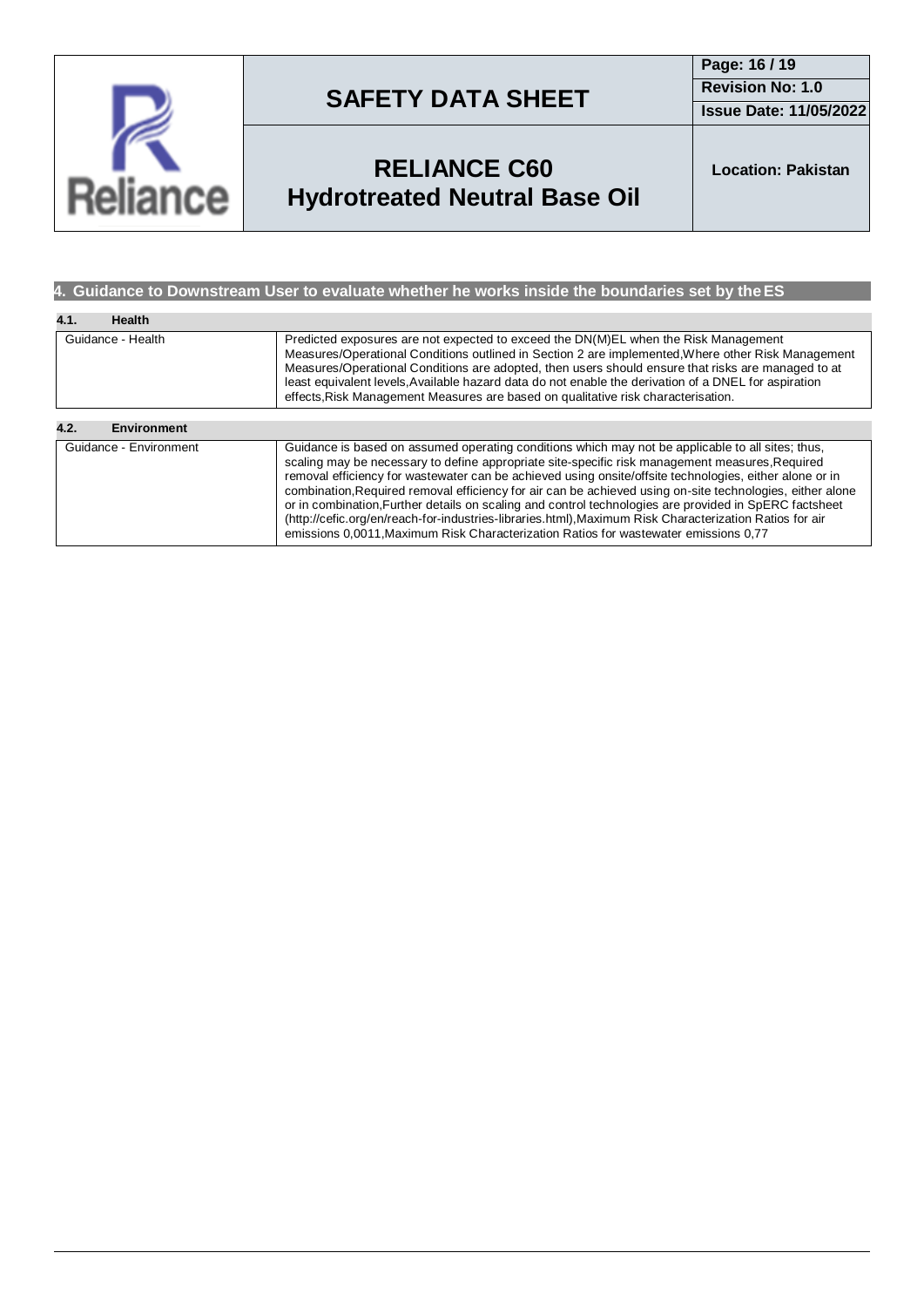

**Issue Date: 11/05/2022**

## **RELIANCE C60 Hydrotreated Neutral Base Oil**

**Location: Pakistan**

### **1. Exposure scenario 02 - Formulation & (re)packing of substances and mixtures (classified; H304 only; IP 346 < 3%; ≤ 20.5 cSt @ 40 °C)**

| Formulation & (re)packing of substances and<br>mixtures                                                                                                                                                                                                                               |                                                                                                                                                                         | ES Ref.: 02 - Formulation &<br>(re)packing of substances and<br>mixtures (classified; H304 only; IP<br>$346 < 3\%$ ; $\leq 20.5$ cSt @ 40 °C)<br><b>ES Type: Worker</b> | Association ref code: 2 |
|---------------------------------------------------------------------------------------------------------------------------------------------------------------------------------------------------------------------------------------------------------------------------------------|-------------------------------------------------------------------------------------------------------------------------------------------------------------------------|-------------------------------------------------------------------------------------------------------------------------------------------------------------------------|-------------------------|
| Use descriptors<br>PROC15, PROC28                                                                                                                                                                                                                                                     |                                                                                                                                                                         | PROC1, PROC2, PROC3, PROC4, PROC8a, PROC8b, PROC8b, PROC9, PROC14,                                                                                                      |                         |
|                                                                                                                                                                                                                                                                                       | <b>SU3. SU22</b>                                                                                                                                                        |                                                                                                                                                                         |                         |
| ERC <sub>2</sub>                                                                                                                                                                                                                                                                      |                                                                                                                                                                         |                                                                                                                                                                         |                         |
| ESVOC SPERC 2.2.v1                                                                                                                                                                                                                                                                    |                                                                                                                                                                         |                                                                                                                                                                         |                         |
| Formulation, packing and re-packing of the substance and its mixtures in batch or continuous<br>Processes, tasks activities covered<br>operations, including storage, materials transfers, mixing, large and small scale packing,<br>maintenance and associated laboratory activities |                                                                                                                                                                         |                                                                                                                                                                         |                         |
| 2. Operational conditions and risk management measures                                                                                                                                                                                                                                |                                                                                                                                                                         |                                                                                                                                                                         |                         |
| 2.1<br>PROC9, PROC14, PROC15, PROC28)                                                                                                                                                                                                                                                 |                                                                                                                                                                         | Contributing scenario controlling worker exposure (PROC1, PROC2, PROC3, PROC4, PROC5, PROC8a, PROC8b, PROC8b,                                                           |                         |
| PROC1                                                                                                                                                                                                                                                                                 | Chemical production or refinery in closed process without likelihood of exposure or processes with equivalent<br>containment conditions                                 |                                                                                                                                                                         |                         |
| PROC <sub>2</sub>                                                                                                                                                                                                                                                                     | Chemical production or refinery in closed continuous process with occasional controlled exposure or processes<br>with equivalent containment conditions                 |                                                                                                                                                                         |                         |
| PROC <sub>3</sub>                                                                                                                                                                                                                                                                     | Manufacture or formulation in the chemical industry in closed batch processes with occasional controlled exposure<br>or processes with equivalent containment condition |                                                                                                                                                                         |                         |
| PROC4                                                                                                                                                                                                                                                                                 | Chemical production where opportunity for exposure arises                                                                                                               |                                                                                                                                                                         |                         |
| PROC5                                                                                                                                                                                                                                                                                 | Mixing or blending in batch processes                                                                                                                                   |                                                                                                                                                                         |                         |

PROC8a Transfer of substance or mixture (charging and discharging) at non-dedicated facilities PROC8b Transfer of substance or mixture (charging and discharging) at dedicated facilities PROC8b Cleaning and maintenance PROC9 Transfer of substance or preparation into small containers (dedicated filling line, including weighing) PROC14 Tabletting, compression, extrusion, pelettisation, granulation PROC15 Use as laboratory reagent **PROC28** Manual maintenance (cleaning and repair) of machinery

### Product characteristics

| Concentration of the Substance in Mixture/Article<br>Covers percentage substance in the product up to 100 % (unless stated differently)<br>Liquid, vapour pressure $< 0.5$ kPa at STP<br>Vapour pressure | Physical form | clear, Colourless liquid |
|----------------------------------------------------------------------------------------------------------------------------------------------------------------------------------------------------------|---------------|--------------------------|
|                                                                                                                                                                                                          |               |                          |
|                                                                                                                                                                                                          |               |                          |

#### Operational conditions

| Frequency and duration of use | Covers daily exposures up to 8 hours (unless stated |  |
|-------------------------------|-----------------------------------------------------|--|
|                               | differently).                                       |  |

#### Risk management measures

| Other risk management measures:                                           |                                                                                                         |  |
|---------------------------------------------------------------------------|---------------------------------------------------------------------------------------------------------|--|
| General measures (aspiration hazard)                                      | Do not ingest.                                                                                          |  |
| General exposures (closed systems) (PROC_1,<br>PROC 2, PROC 3)            | Handle substance within a closed system, Sample<br>via a closed loop or other system to avoid exposure. |  |
| General exposures (open systems) ((PROC_4)                                | No other specific measures identified.                                                                  |  |
| Batch process, Elevated temperature, Use in contained<br>systems (PROC_3) | Handle substance within a closed system, Assumes<br>process temperature up to 60.0 °C                   |  |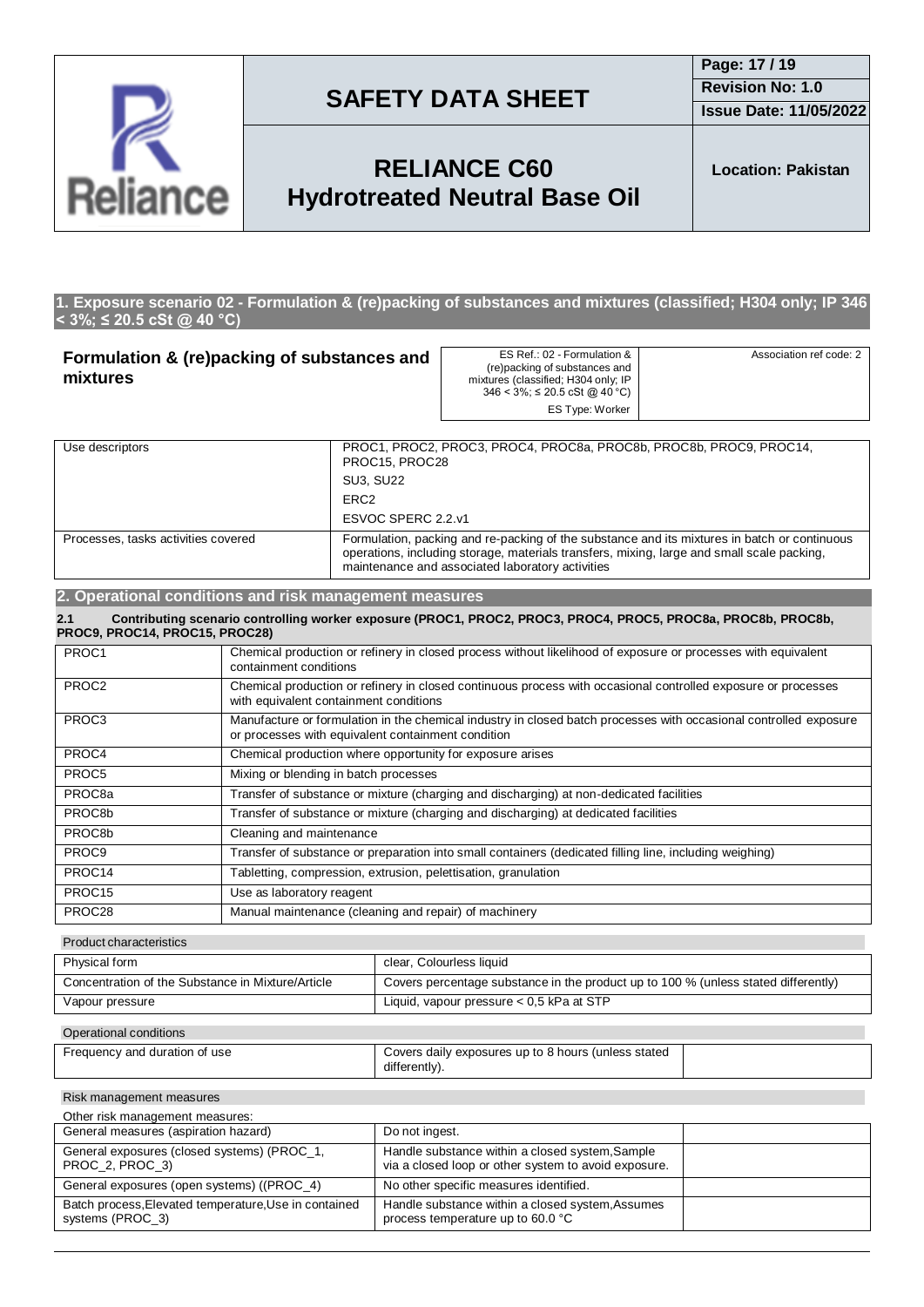

**Issue Date: 11/05/2022**

# **RELIANCE C60 Hydrotreated Neutral Base Oil**

**Location: Pakistan**

| Process sampling (PROC_9)                                                           |                                                                       | No other specific measures identified.                                                                                                                                                                                                                               |              |
|-------------------------------------------------------------------------------------|-----------------------------------------------------------------------|----------------------------------------------------------------------------------------------------------------------------------------------------------------------------------------------------------------------------------------------------------------------|--------------|
| Laboratory activities (PROC 15)                                                     |                                                                       | No other specific measures identified, Additional<br>good practice advice. Obligations according to<br>Article 37(4) of REACH do not apply, Put lids on<br>containers immediately after use.                                                                         |              |
| Dedicated facility, Bulk transfers (PROC_8b)                                        |                                                                       | Handle substance within a closed system, Additional<br>good practice advice. Obligations according to<br>Article 37(4) of REACH do not apply, Ensure no<br>splashing occurs during transfer.                                                                         |              |
| Mixing operations, Open systems (PROC_5)                                            |                                                                       | No other specific measures identified.                                                                                                                                                                                                                               |              |
| Manual, Transfer from/pouring from containers, Non-<br>dedicated facility (PROC 8a) |                                                                       | Use drum pumps, Additional good practice advice.<br>Obligations according to Article 37(4) of REACH do<br>not apply, Ensure no splashing occurs during<br>transfer.                                                                                                  |              |
| Dedicated facility, Drum/batch transfers (PROC_8b)                                  |                                                                       | No other specific measures identified, Additional<br>good practice advice. Obligations according to<br>Article 37(4) of REACH do not apply, Ensure no<br>splashing occurs during transfer.                                                                           |              |
| tabletting, compression, extrusion or pelletisation<br>$(PROC_14)$                  |                                                                       | No other specific measures identified.                                                                                                                                                                                                                               |              |
| Drum and small package filling                                                      |                                                                       | No other specific measures identified.                                                                                                                                                                                                                               |              |
| Equipment cleaning and maintenance (PROC_8a,<br>PROC 28)                            |                                                                       | Drain down and flush system prior to equipment<br>break-in or maintenance, Additional good practice<br>advice. Obligations according to Article 37(4) of<br>REACH do not apply, Wear suitable coveralls to<br>prevent exposure to the skin, Clear spills immediately |              |
| Storage (PROC_1, PROC_2)<br>Store substance within a closed system.                 |                                                                       |                                                                                                                                                                                                                                                                      |              |
| 2.2                                                                                 |                                                                       | Contributing scenario controlling environmental exposure (ERC2, ESVOC SPERC 2.2.v1)                                                                                                                                                                                  |              |
| ERC <sub>2</sub>                                                                    | Formulation into mixture                                              |                                                                                                                                                                                                                                                                      |              |
| ESVOC SPERC 2.2.v1                                                                  | Formulation & packing of preparations and mixtures: Industrial (SU10) |                                                                                                                                                                                                                                                                      |              |
| <b>Product characteristics</b>                                                      |                                                                       |                                                                                                                                                                                                                                                                      |              |
| Physical form                                                                       |                                                                       | clear, Colourless liquid                                                                                                                                                                                                                                             |              |
| Vapour pressure                                                                     |                                                                       | Liquid, vapour pressure < 0,5 kPa at STP                                                                                                                                                                                                                             |              |
| Operational conditions                                                              |                                                                       |                                                                                                                                                                                                                                                                      |              |
| Amount used                                                                         |                                                                       | Fraction of EU tonnage used in region:                                                                                                                                                                                                                               | 0,1          |
|                                                                                     |                                                                       | Regional use tonnage (tons/year):                                                                                                                                                                                                                                    | 3900         |
|                                                                                     |                                                                       | Fraction of regional tonnage used locally:                                                                                                                                                                                                                           | $\mathbf{1}$ |

|                                                                        | Regional use tonnage (tons/year):                                              | 3900    |
|------------------------------------------------------------------------|--------------------------------------------------------------------------------|---------|
|                                                                        | Fraction of regional tonnage used locally:                                     |         |
|                                                                        | Annual site tonnage (tons/year):                                               | 3900    |
|                                                                        | Maximum daily site tonnage (kg/day)                                            | 13000   |
| Frequency and duration of use                                          | Continuous use/release.                                                        |         |
|                                                                        | Emission days (days/year):                                                     | 300     |
| Environmental factors not influenced by risk                           | Local freshwater dilution factor:                                              | 10      |
| management                                                             | Local marine water dilution factor:                                            | 100     |
| Other given operational conditions affecting<br>environmental exposure | Release fraction to air from process (initial release<br>prior to RMM):        | 0.0025  |
|                                                                        | Release fraction to wastewater from process (initial<br>release prior to RMM): | 0.00005 |
|                                                                        | Release fraction to soil from process (initial release<br>prior to RMM):       | 0,0001  |

| Risk management measures                                                                                      |                                                                                         |  |
|---------------------------------------------------------------------------------------------------------------|-----------------------------------------------------------------------------------------|--|
| Technical conditions and measures at process level to<br>prevent release                                      | Common practices vary across sites thus<br>conservative process release estimates used. |  |
| Technical onsite conditions and measures to reduce or<br>limit discharges, air emissions and releases to soil | Risk from environmental exposure is driven by<br>freshwater sediment.                   |  |
|                                                                                                               | Prevent discharge of undissolved substance to or<br>recover from onsite wastewater.     |  |